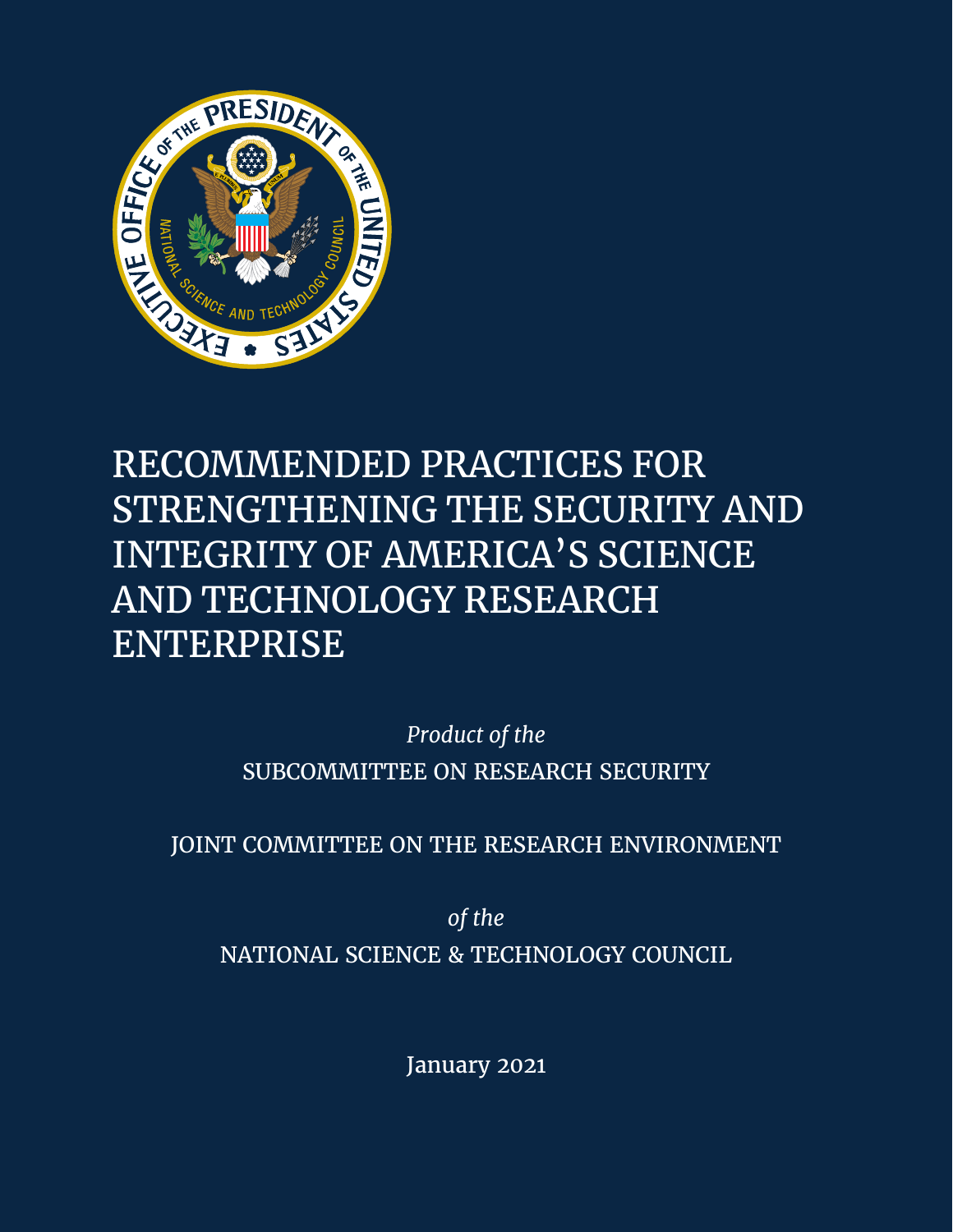### **About the National Science and Technology Council**

The National Science and Technology Council (NSTC) is the principal means by which the Executive Branch coordinates science and technology policy across the diverse entities that make up the Federal research and development enterprise. A primary objective of the NSTC is to ensure science and technology policy decisions and programs are consistent with the President's stated goals. The NSTC prepares research and development strategies that are coordinated across Federal agencies aimed at accomplishing multiple national goals. The work of the NSTC is organized under committees that oversee subcommittees and working groups focused on different aspects of science and technology. More information is available at [http://www.whitehouse.gov/ostp/nstc.](http://www.whitehouse.gov/ostp/nstc)

### **About the Office of Science and Technology Policy**

The Office of Science and Technology Policy (OSTP) was established by the National Science and Technology Policy, Organization, and Priorities Act of 1976 to provide the President and others within the Executive Office of the President with advice on the scientific, engineering, and technological aspects of the economy, national security, homeland security, health, foreign relations, the environment, and the technological recovery and use of resources, among other topics. OSTP leads interagency science and technology policy coordination efforts, assists the Office of Management and Budget with an annual review and analysis of Federal research and development in budgets, and serves as a source of scientific and technological analysis and judgment for the President with respect to major policies, plans, and programs of the Federal Government. More information is available at [http://www.whitehouse.gov/ostp.](http://www.whitehouse.gov/ostp)

### **About the Subcommittee on Research Security**

The Subcommittee on Research Security is an interagency group organized under the NSTC Joint Committee on the Research Environment (JCORE). The purpose of the Subcommittee on Research Security is to coordinate Federal Government efforts to enhance the security and integrity of America's science and technology research enterprise without compromising American values or the openness of the innovation ecosystem. The Subcommittee is focused on coordinating appropriate and effective risk management, coordinating Federal efforts to effectively communicate and provide outreach to academic and research organizations, developing guidance for agencies on security and integrity of the Federally-funded research enterprise, and developing recommended practices for academic and research organizations.

### **About this Document**

This document was developed by the Subcommittee on Research Security, in coordination with the National Security Council staff, and was reviewed by JCORE. The document outlines recommended guidelines for organizations that conduct research.

### **Copyright Information**

This document is a work of the U.S. Government and is in the public domain (see 17 U.S.C. §105). Subject to the stipulations below, it may be distributed and copied with acknowledgment to OSTP. Published in the United States of America, 2021.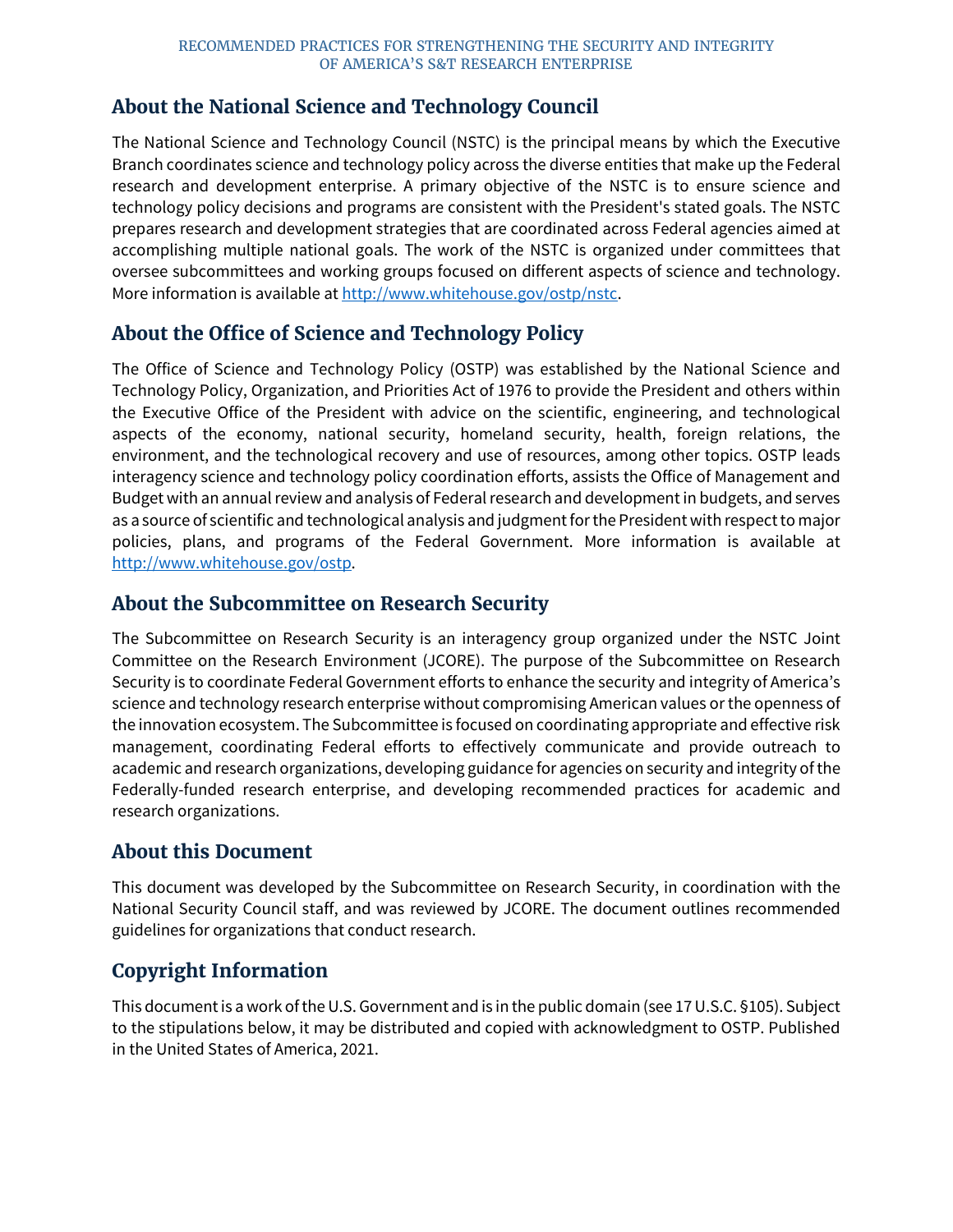### **NATIONAL SCIENCE AND TECHNOLOGY COUNCIL**

**Kelvin K. Droegemeier**, Chair **Tracie Lattimore**, Executive Director **Grace Diana**, Deputy Executive Director

### **JOINT COMMITTEE ON THE RESEARCH ENVIRONENT**

#### *Co-Chairs*

**Paul Dabbar**, Under Secretary for Science, Department of Energy **Kelvin K. Droegemeier**, Director, Office of Science and Technology Policy **Francis Collins**, Director, National Institutes of Health **Walter Copan**, Under Secretary of Commerce for Standards and Technology and Director, National Institute of Standards and Technology **Sethuraman Panchanathan**, Director, National Science Foundation

### **SUBCOMMITTEE ON RESEARCH SECURITY**

#### *Co-Chairs*

**Steve Binkley**, Department of Energy **Helena Fu**, Office of Science and Technology Policy **Rebecca Keiser**, National Science Foundation **Mike Lauer**, National Institutes of Health **Aaron Miles**, Office of Science and Technology Policy

#### *Members*

#### **Departments**

Department of Agriculture Department of Defense Department of Education Department of Energy Department of Homeland Security Department of Justice Department of State Department of Transportation

#### **Agencies**

Federal Bureau of Investigation Food and Drug Administration National Aeronautics and Space Administration National Institute of Standards and Technology National Institutes of Health National Oceanic and Atmospheric Administration National Science Foundation National Security Agency Office of the Director of National Intelligence United States Geological Survey United States Patent and Trademark Office

#### **Executive Office of The President**

National Security Council Office of Management and Budget Office of Science and Technology Policy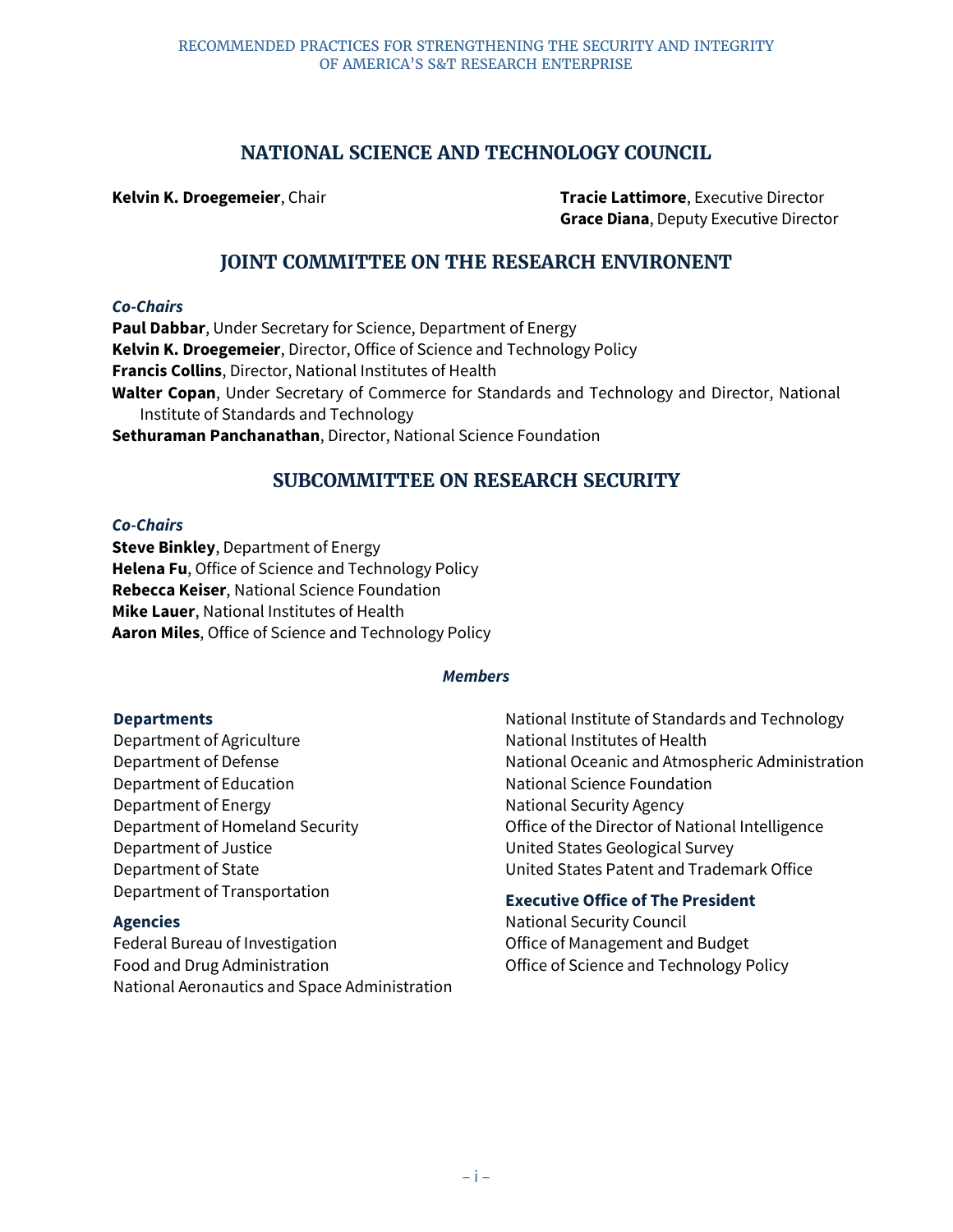# **Abbreviations and Acronyms**

| <b>DHS</b>  | Department of Homeland Security                 |
|-------------|-------------------------------------------------|
| <b>DOJ</b>  | Department of Justice                           |
| <b>DOS</b>  | Department of State                             |
| <b>ED</b>   | Department of Education                         |
| <b>FBI</b>  | Federal Bureau of Investigation                 |
| <b>HSI</b>  | Homeland Security Investigations                |
| ICE         | Immigration and Customs Enforcement             |
| <b>ODNI</b> | Office of the Director of National Intelligence |
| <b>NSF</b>  | National Science Foundation                     |
| <b>NSTC</b> | National Science and Technology Council         |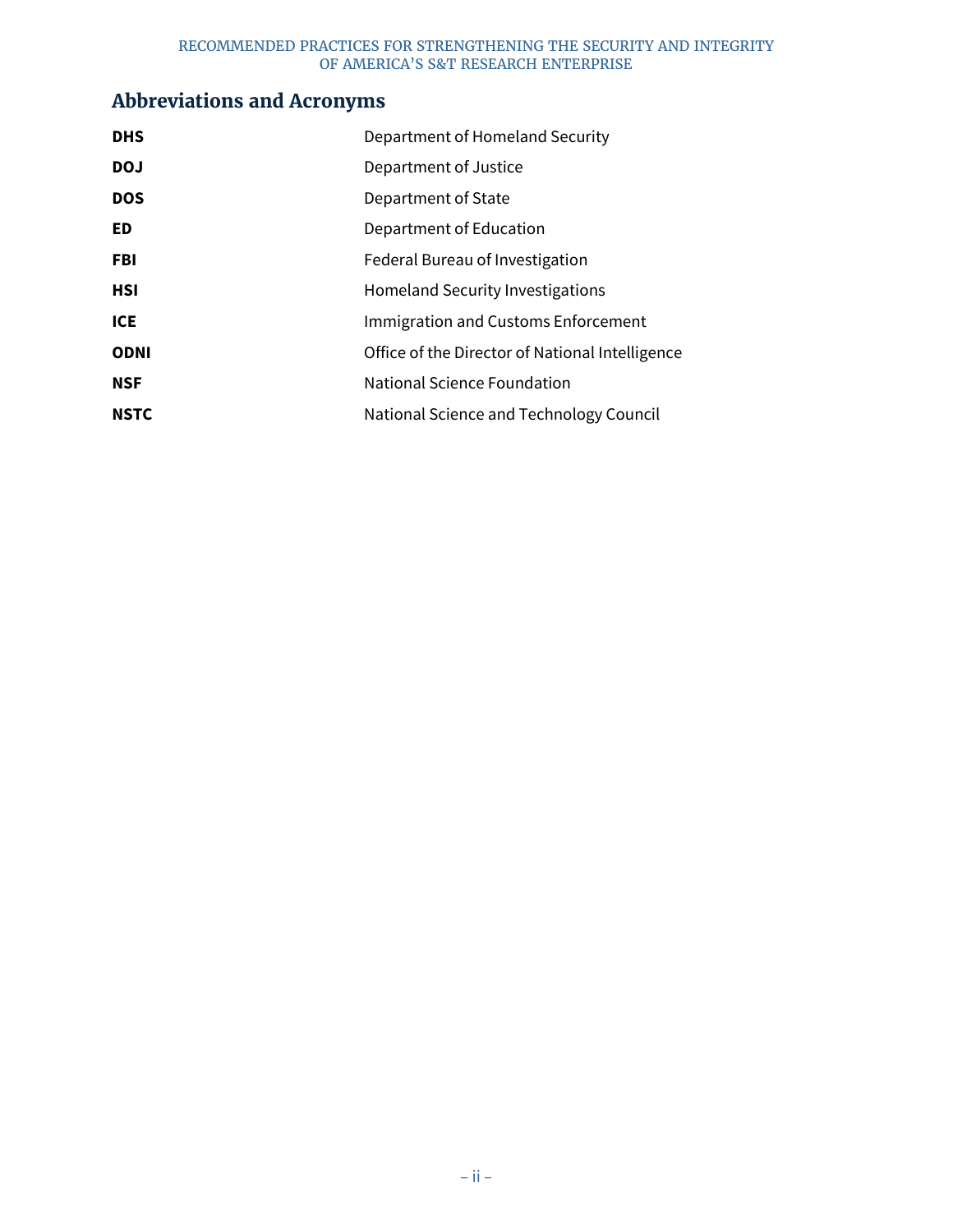## **Table of Contents**

| Recommended Practices for Research Organizations Regarding Research Security |  |
|------------------------------------------------------------------------------|--|
|                                                                              |  |
|                                                                              |  |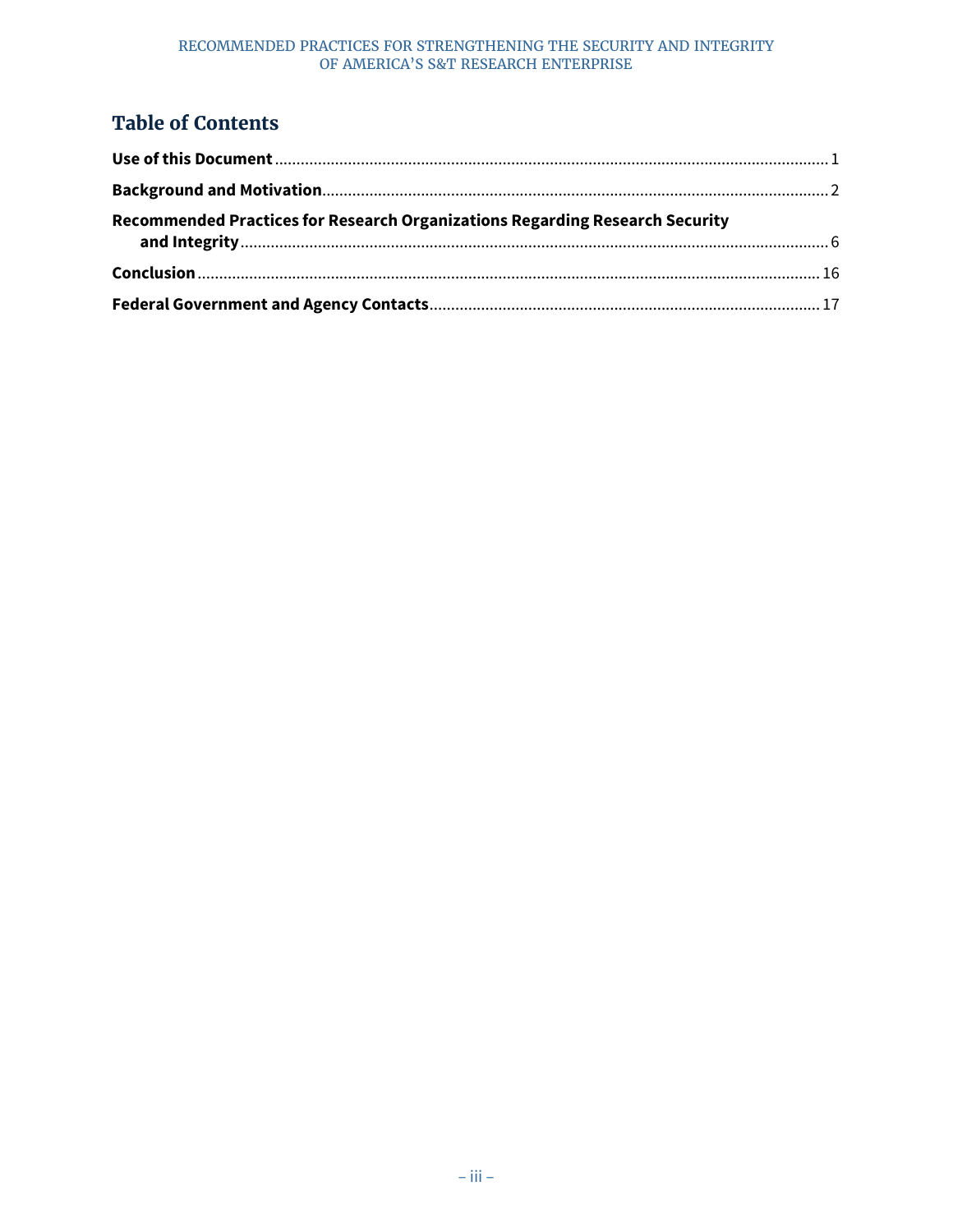### <span id="page-5-0"></span>**Use of this Document**

The purpose of this document is to offer recommendations research organizations (e.g., universities, private companies, independent research institutes) can take to better protect the security and integrity of America's research enterprise. It serves as a complementary document to National Security Presidential Memorandum 33 (NSPM-33), titled, "U.S. Government Supported Research and Development National Security Policy." NSPM-33 directs Federal departments and agencies to act to protect federally-funded research, including from foreign interference, and incorporates recommendations that the JCORE Subcommittee on Research Security developed in partnership with the National Security Council staff, working across Federal agencies and informed by inputs from across America's research enterprise, including universities, companies, associations, and scientific societies. The recommendations for research organizations contained in this report were likewise informed by extensive engagement across the U.S. research enterprise and with international partners. These recommendations constitute recommended practices that will strengthen and protect the security and integrity of America's research enterprise. Users of this document are strongly encouraged to read NSPM-33 to ensure an appropriate breadth and depth of understanding of the complex issues associated with research security and integrity.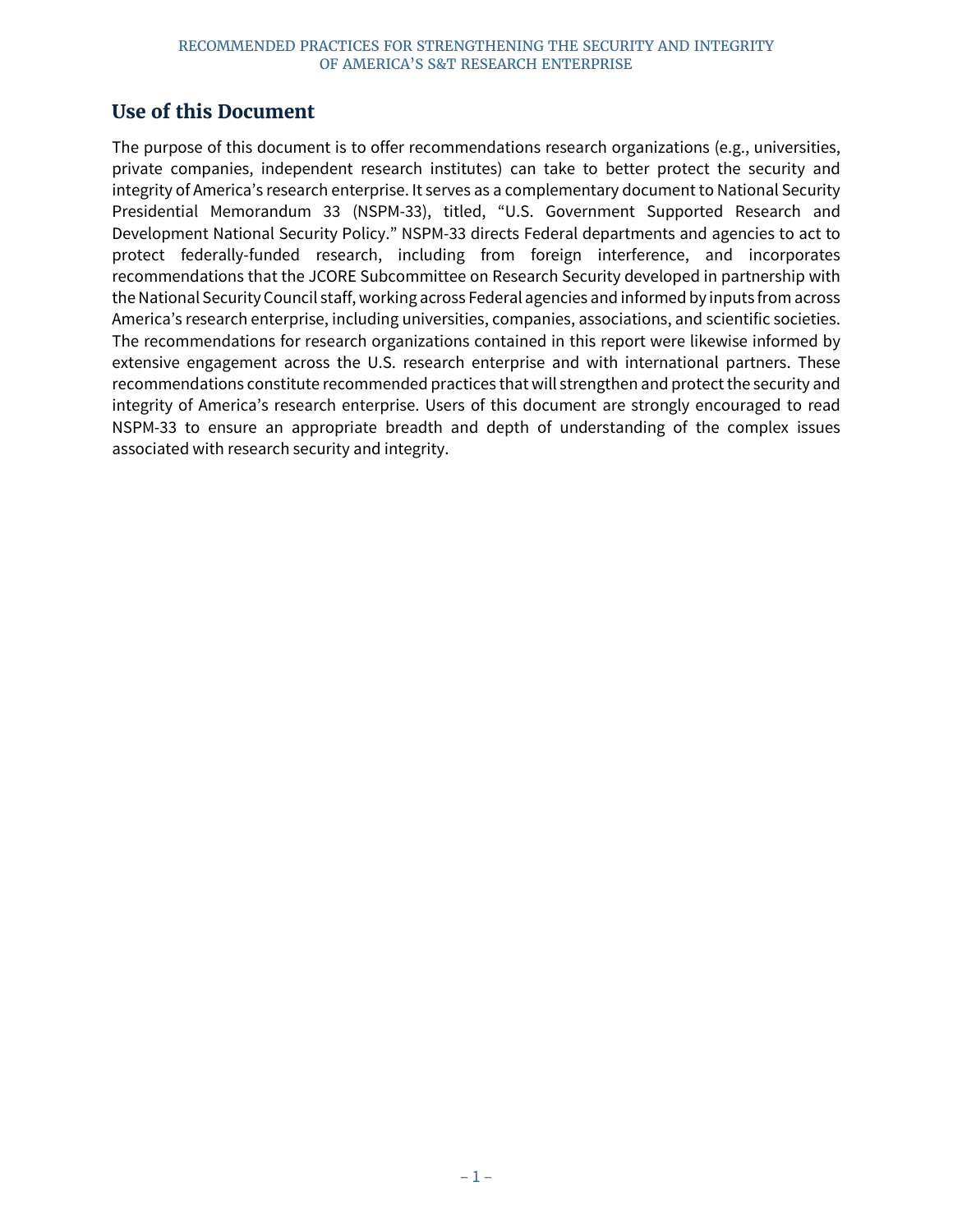### <span id="page-6-0"></span>**Background and Motivation**

The open and collaborative nature of the U.S. science and technology (S&T) research enterprise, along with the integrity and public trust with which it operates, underpin America's innovation, S&T leadership, economic vitality, and national security. Maintaining an open research environment is critical to fostering research discoveries and innovations that benefit our Nation and the world. Principled international collaboration and foreign contributions are critical to the success of the U.S. research enterprise. In particular, they enable cutting-edge research that cannot otherwise be achieved, strengthen scientific and diplomatic ties, leverage resources, and support training of a robust S&T workforce capable of solving global problems. At the same time, this open environment must be balanced by mechanisms that protect intellectual capital; discourage misappropriation of research plans, pre-publication data, and outcomes; and ensure responsible management of U.S. taxpayer dollars.

The integrity of the research enterprise rests on foundational principles and values, which are also consistent with American values:

- **Openness and transparency** enable productive collaboration and help ensure appropriate disclosure of potential conflicts of interest<sup>[1](#page-6-1)</sup> and conflicts of commitment.<sup>[2](#page-6-2)</sup>
- **Accountability and honesty** help acknowledge errors and correct behaviors that can hamper progress.
- **Impartiality and objectivity** protect against improper influence and distortion of scientific knowledge.
- **Respect** helps create an environment where all can be heard and contribute.
- **Freedom of inquiry** allows individual curiosity to guide scientific discovery.
- **Reciprocity** ensures that scientists and institutions exchange materials, knowledge, data, access to facilities and natural sites, and training in a way that benefits all collaborating partners.
- **Merit-based competition** helps ensure a level playing field where the best ideas and innovations can advance.

<span id="page-6-1"></span> <sup>1</sup> Definitions for conflict of interest vary across Federal agencies and research organizations. In the context of research security and integrity, and for the purposes of this document, the National Science and Technology Council (NSTC) Subcommittee on Research Security considers a conflict of interest to be a situation in which an individual, or the individual's spouse or dependent children, has a financial interest or relationship that could directly and significantly affect the design, conduct, reporting, or funding of research. United States government officers and employees engaged in the Federally funded research enterprise are subject to restrictions in law (18 U.S.C. §201-209) and U.S. Office of Government Ethics regulations related to their personal and imputed financial interests (where imputed financial interests include those of spouse, minor child, general partner, organization in which the individual is serving as officer, director, trustee, general partner or employee, or any person or organization with whom the individual is negotiating or has any arrangement concerning prospective employment).

<span id="page-6-2"></span> $2$  Definitions for conflict of commitment vary across Federal agencies and research organizations. In the context of research security and integrity, and for the purposes of this document, the NSTC Subcommittee on Research Security considers a conflict of commitment to be a situation in which an individual accepts or incurs conflicting obligations between or among multiple employers or other entities. Many organizational policies define conflicts of commitment as conflicting commitments of time, including obligations to dedicate time in excess of institutional or funding agency policies or commitments. Other types of conflicting obligations, including obligations to share information improperly with, or to withhold information from, an employer or funding agency, can also threaten research security and integrity, and are an element of a broader concept of conflicts of commitment.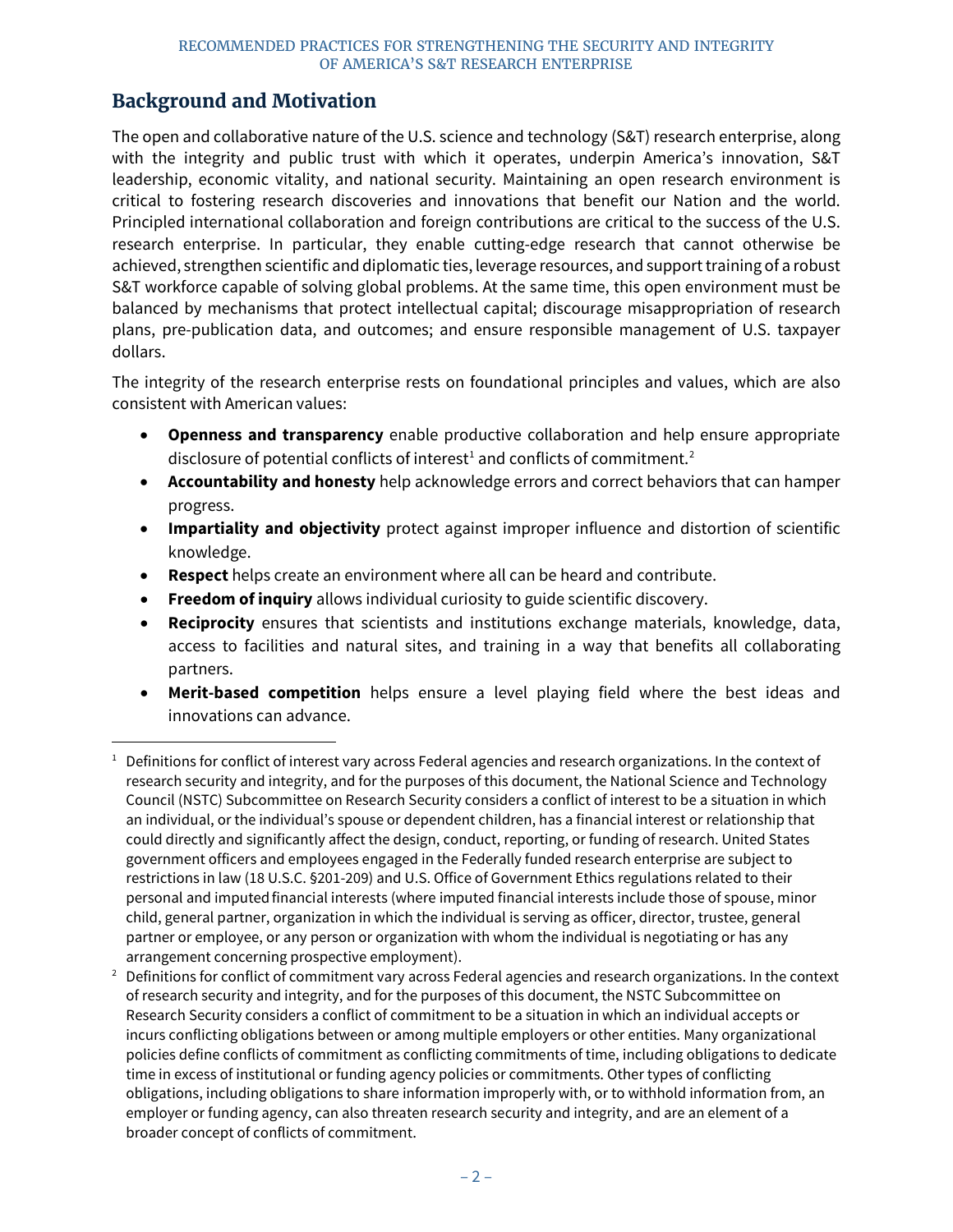Some of these foundational principles—like openness, transparency, and accountability—are relevant to all, from individual researchers, to research organizations, to governments. Others—including impartiality, objectivity, honesty, and respect—are at the core of how individuals and organizations should conduct research to ensure rigor and reproducibility. Others—including freedom of inquiry, reciprocity, and merit-based competition—are the responsibility of all, but especially governments, to protect and foster.

Behaviors that violate these foundational principles and values jeopardize the *integrity* of the research enterprise. Behaviors that threaten the integrity of the research enterprise often also pose risks to the *security* of the research enterprise, which we term research security. For example, surreptitious diversion of confidential grant applications to foreign government entities can threaten research security while also compromising the fairness of processes intended to provide merit-based allocation of research and development (R&D) funding. Therefore, research security and the integrity of the research enterprise are inexorably linked.

Unfortunately, the governments of some countries do not demonstrate a reciprocal dedication to these same principles and values. Instead, they seek to exploit the global research enterprises to circumvent the costs and risks of conducting their own research, thereby increasing their economic and military competitiveness at the expense of the United States and its allies and partners.

Over the past several years, some individuals and foreign governments have exhibited increasingly sophisticated efforts to exploit, influence, and undermine U.S. research activities and environments. Recent breaches of research integrity within America's research enterprise include failures to disclose the following: funding (in some individual cases totaling hundreds of thousands of dollars in research subsidies, salaries, and personal payments); parallel laboratories; employment, affiliations, and appointments (including leadership positions in foreign research organizations); and conflicting financial interests (including investment in and even ownership of private companies specializing in the same work performed at individuals' U.S. research organizations). Often it is foreign funding sources and appointments that are not disclosed.

Beyond these disclosure failures, other inappropriate or exploitive behaviors have included conducting undisclosed research for foreign governments or companies while being funded for that same research effort or time by U.S. agencies; diversion of intellectual property (IP) or other legal rights; and breaches of contract and confidentiality in or surreptitious gaming of the peer-review process (including surreptitious provision of grant applications to foreign scientists). In addition to violating ethical norms and Federal agency policies, some recent incidents involve illegal activities, including theft of research data enabled by hacking thousands of computer accounts at hundreds of research organizations across the globe and grant fraud associated with applying for Federal grants to conduct research already completed at a parallel foreign laboratory.

Such behaviors can and have resulted in very real and negative impacts on individuals and research organizations, and threaten to weaken the whole of the research enterprise. These behaviors can distort decisions about appropriate use of public and private funds. They can also result in hidden transfers of information, know-how, data, and time; diversion of confidential or proprietary information and pre-publication data to foreign entities; loss of Federal research funding; reputational, career, and financial damage; and loss of public trust in the research enterprise. In individual cases, some researchers have resigned, research organizations have returned millions of dollars in public funding, and some individuals have faced criminal indictments and convictions.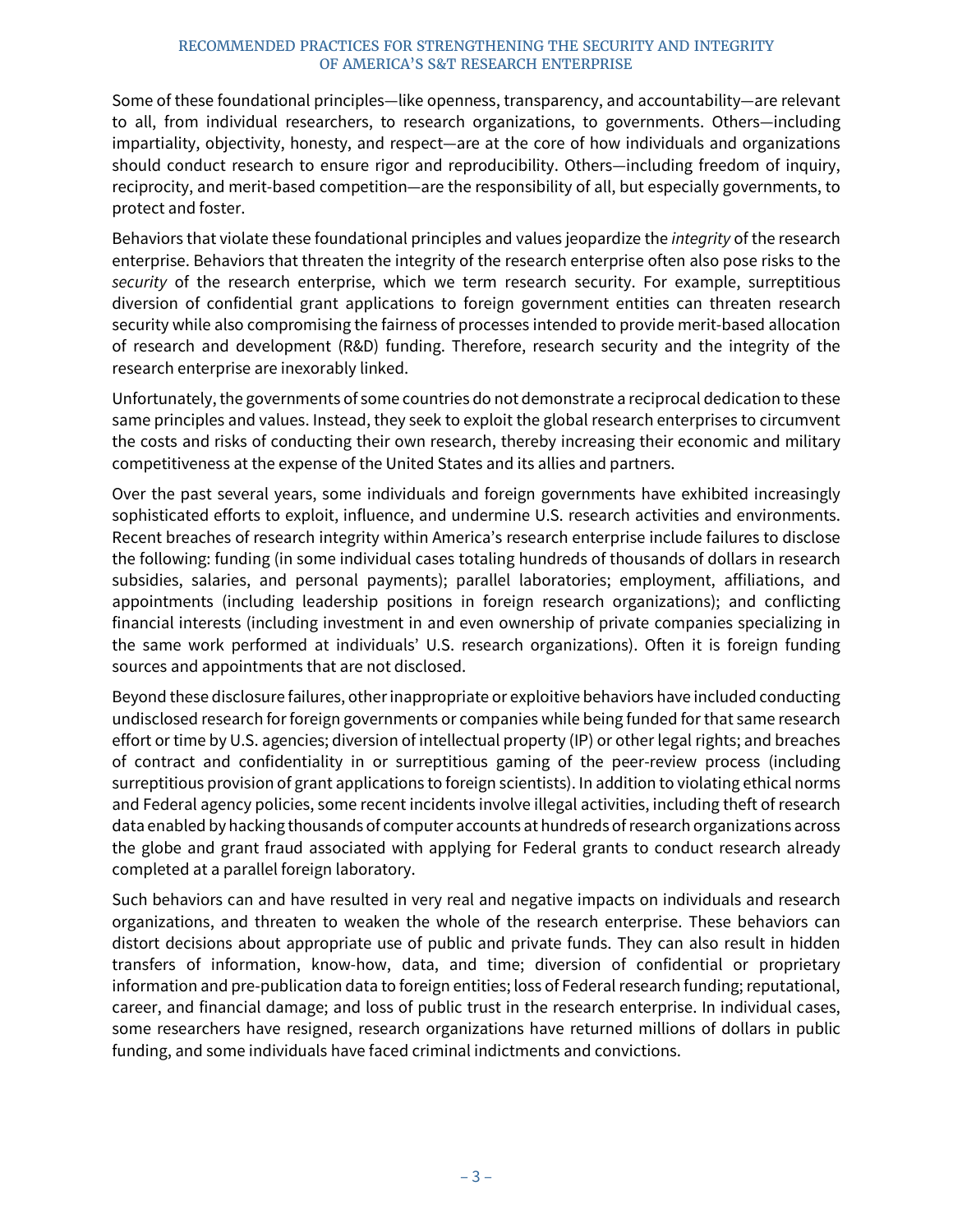Many of these behaviors have been associated with undisclosed participation in certain foreign government-sponsored talent recruitment programs.[3](#page-8-0) Many countries sponsor talent recruitment programs to attract researchers in targeted fields. Many programs utilize legitimate, transparent mechanisms of talent recruitment, including use of research fellowships, student and scholar exchanges, and grants. However, some programs provide direction or levy requirements, including through language in binding contracts, that create conflicts of interest and/or conflicts of commitment for researchers; some have been shown to encourage or direct unethical and even criminal behaviors. Such programs amount to foreign interference in American R&D.

Data regarding the prevalence of behaviors that threaten research security and integrity are still incomplete, but suggest widespread and systemic activity across geographic locations, sizes of organizations, and research disciplines. For example, as of September 2020, the National Institutes of Health identified research security and integrity concerns with more than 200 scientists and sent associated notices to more than 90 research organizations. Incidents of concern are not limited to any one background, ethnicity, or nationality. Nor are they unique to the United States; other countries have identified similar behaviors in their research enterprises.

In order to address effectively the challenges to research security and integrity, Federal agencies and research organizations must work together to protect America's research enterprise without compromising our values or our ability to maintain the innovation ecosystem that has helped underpin our global leadership in S&T. This must include ensuring an approach that is balanced as well as riskand evidence-based.

A balanced, risk-based approach must recognize the benefits of open, international collaboration as well as the risks. This approach must seek to apply protective measures commensurate with identified risks, accounting for both likelihood of occurrence and impact, weighed against tangible benefits and any accompanying cost or administrative burden resulting from mitigation measures. Mitigation measures should be considered as part of an integrated approach to research enterprise integrity management that avoids undue administrative burden for researchers, research organizations, and funding organizations. Finally, there should be measures that target specific behaviors and seek to uphold the same foundational principles and values across the research enterprise, independent of the nature of a collaboration and the makeup of its participants, including their country of origin, nationality, and ethnicity.

<span id="page-8-0"></span><sup>&</sup>lt;sup>3</sup> A foreign government-sponsored talent recruitment program is an effort directly or indirectly organized, managed, or funded by a foreign government, including state-owned enterprises, or a foreign institution to recruit science and technology professionals or students (regardless of citizenship or national origin, and whether having a full-time or part-time position). Some foreign government-sponsored talent recruitment programs operate with the intent to import or otherwise acquire from abroad, through illicit as well as licit means, proprietary technology or software, unpublished data and methods, and intellectual property to further the military modernization goals and/or economic goals of a foreign government. Many, but not all, programs aim to incentivize the targeted individual to relocate physically to the foreign state for the above purpose. Some programs allow for or encourage continued employment at U.S. research facilities or receipt of Federal research funds while concurrently working at and/or receiving compensation from a foreign institution. Compensation could take many forms including cash, research funding, complimentary foreign travel, honorific titles, career advancement opportunities, promised future compensation, or other types of remuneration or consideration, including in-kind compensation.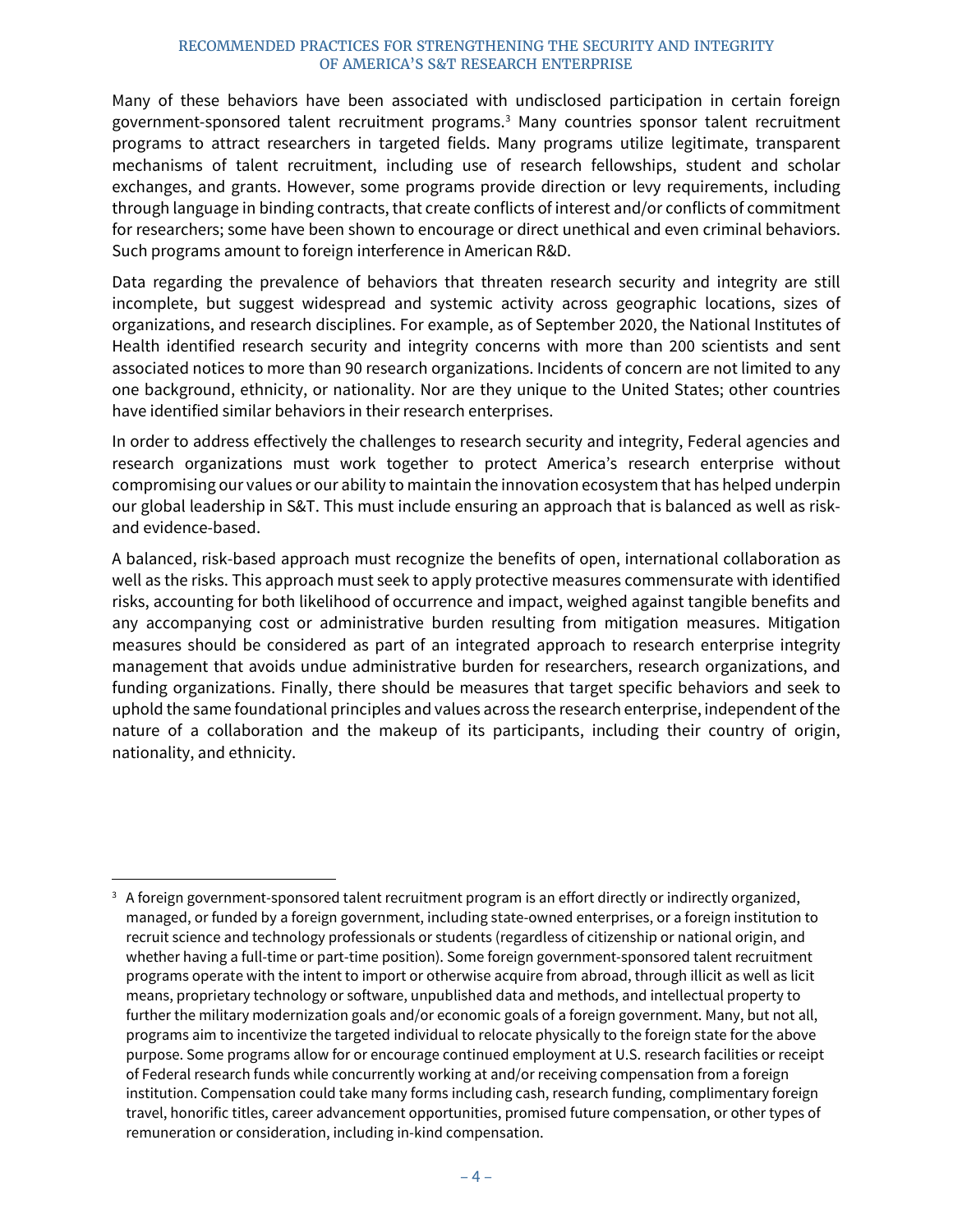This document recommends practices for research organizations to help enhance the security and integrity of America's research enterprise. These recommended practices outline a balanced, behaviorand risk-based approach that supports five high-level objectives:

- Demonstrate organizational leadership and oversight;
- Establish an expectation of openness and transparency;
- Provide and share training, support, and information;
- Ensure effective mechanisms for compliance with organizational policies; and
- Manage potential risks associated with collaborations and data.

By working to implement these recommendations, research organizations can make significant contributions to enhancing the security and integrity of America's research enterprise.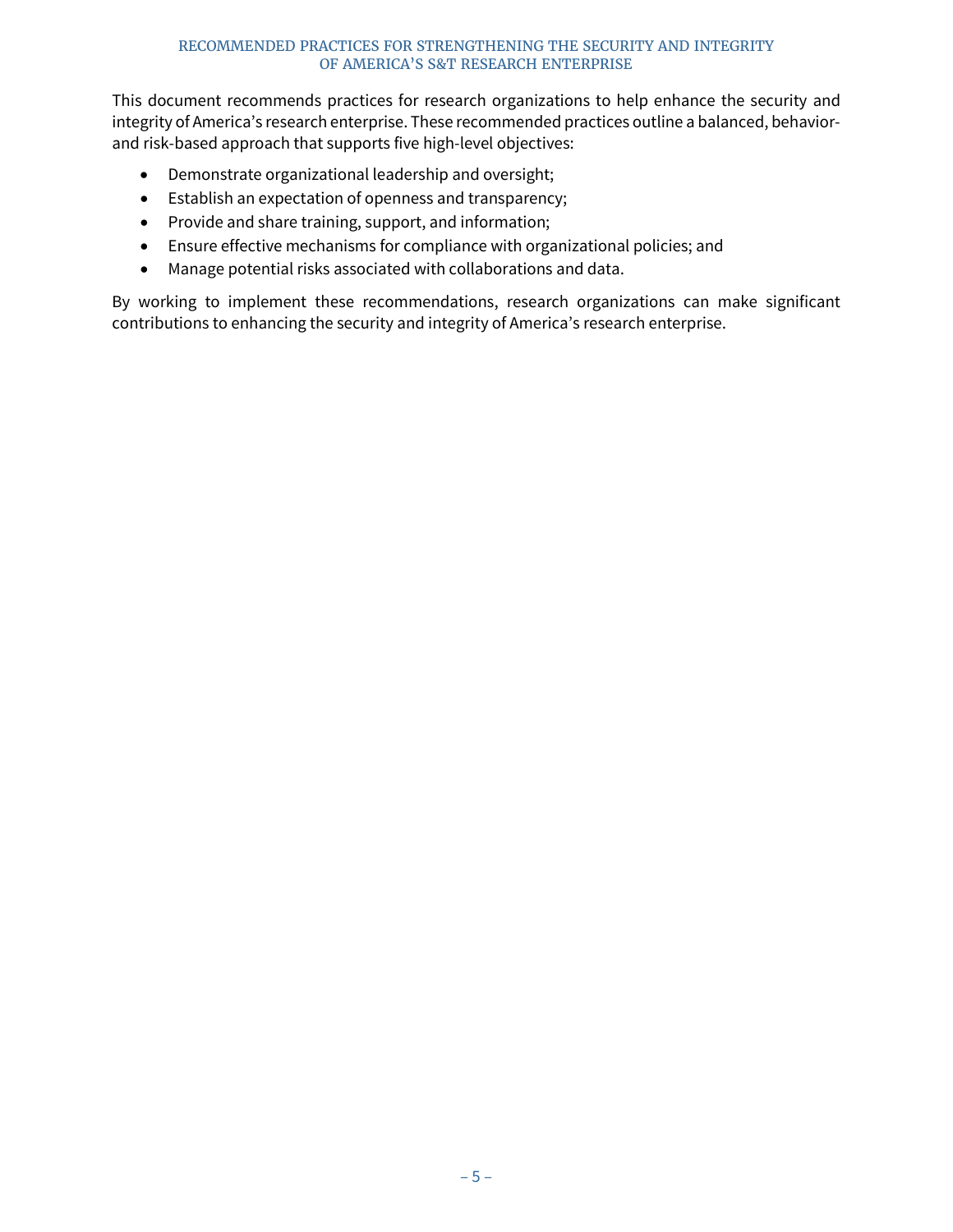### <span id="page-10-0"></span>**Recommended Practices for Research Organizations Regarding Research Security and Integrity**

Research organizations play a critical role in the security and integrity of America's research enterprise, complementing the role of the Federal Government. Many of the practices that research organizations implement are focused more on protecting the overall integrity of research than specifically addressing national security risks; however, research organization policies designed to protect research integrity also help guard against behaviors that pose significant national security risk.

In fulfilling their role as stewards of research, including training the next generation of researchers, organizations should demonstrate robust leadership and oversight; establish and administer policies to promote transparency and guard against conflicts of interest and commitment; provide training, support, and information on research security; ensure effective mechanisms for compliance with organizational policies; and implement processes to assess and manage potential risks associated with collaborations and data.

The National Science and Technology Council (NSTC) Joint Committee on the Research Environment (JCORE) Subcommittee on Research Security recommends that research organizations consider taking the following actions to help protect the security and integrity of America's research enterprise. The Subcommittee recognizes that the need and ability for research organizations to implement some of the suggested actions depends upon a number of factors, including but not limited to the nature, structure, and mission of the organization, the level and types of research activity it conducts, and available resources. Consequently, the implementation of policies and practices should evolve thoughtfully and appropriately to meet current and future challenges, including foreign government efforts to exploit, interfere with, or undermine our research activities and environment.

### **Demonstrate Organizational Leadership and Oversight**

*1. Convey the importance of research security and integrity at the leadership level***.** Leaders of organizations shape organizational cultural and are uniquely positioned to communicate information, especially values and priorities. In the context of research security and integrity, this capability is critically important and should be leveraged to the maximum extent possible.

Leaders of research organizations (e.g., governing boards, chancellors, presidents, executive directors) should consistently and regularly message the importance of research security and integrity in their written and oral communications to their organizations, and to external stakeholders and partners, along with actions their organizations are taking to ensure that security is balanced with openness. Those charged with leading or managing their organizations' research enterprises, such as vice presidents/vice chancellors of research and their subordinate organizations, should actively engage in matters related to research security and integrity and ensure that the heads of their organizations remain fully informed regarding the latest developments and policies.

2. *Ensure an organizational approach to research security.* Because research security and integrity are the shared responsibility of individuals, formal and informal research groups, organizational centers or other components, and organizations more broadly, the most appropriate approach for ensuring security and integrity is one that spans entire organizations. Consequently, organizations should develop written research security implementation plans, and should designate a chief research security officer or equivalent to oversee research security management. For the latter, it should be made clear that research security is everyone's responsibility, and that the role of the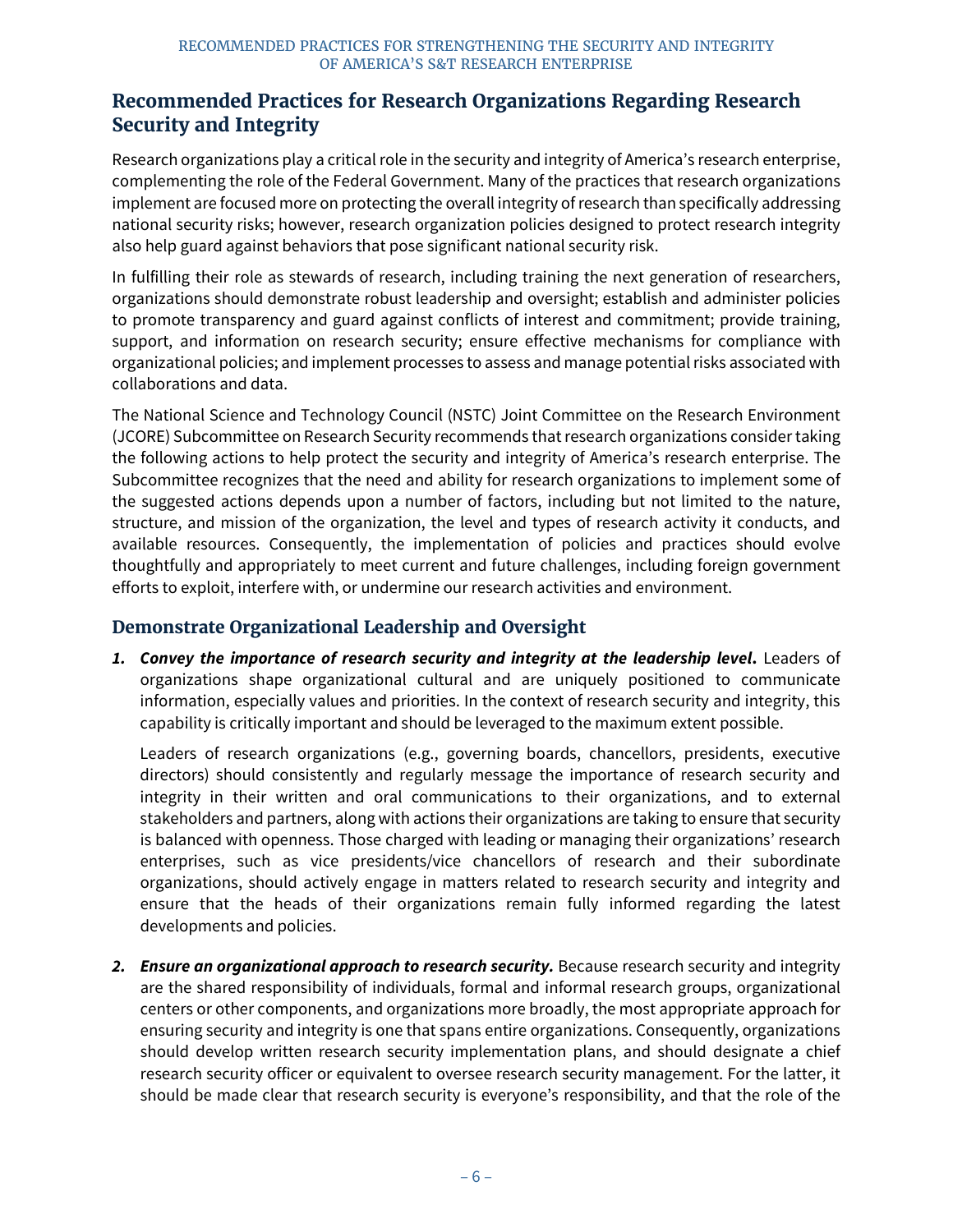research security officer is principally to maintain up-to-date knowledge, and to coordinate, facilitate, communicate, and educate.

*3. Establish research security and integrity working groups and task forces.* In order to most effectively develop and implement policies and practices, organizations should include in the process employees at all levels. Such inclusion helps employees understand the issues, see them from multiple points of view, feel valued, and actively participate in work that impacts their careers. This is particularly true for researchers and their employing organizations, where policies regarding research security and integrity are foundational to both individual and organizational success.

Research organizations therefore should establish and make visible cross-organization working groups and task forces consisting of senior leaders, researchers , other relevant staff, and students where appropriate, to discuss, develop, implement, and evaluate strategies to better coordinate and address concerns regarding strengthening the security and integrity of the research enterprise. Importantly, this work should emphasize the value of understanding and adhering to those principles and values that are foundational to both research security and integrity (see Background and Motivation section above).

*4. Establish and operate a comprehensive research security program.* A comprehensive program that considers multiple vectors of potential interference and works with researchers, security officers, and administrators across the organization is one of the most effective mechanisms to coordinate activities internally toward the goal of ensuring research security. Organizations should develop a "risk profile" that assesses the potential risks (e.g., legal, reputational, economic) associated with the loss of research data and IP and the potential for significant commercial or national security impacts.

Research security programs should include, at a minimum, elements of cyber security, foreign travel security, insider threat awareness and education, and export control training. Depending on the organization's individual risk profile and resources, cyber security elements can include robust access and device registration protocols, hardware encryption, and incorporating use of commercial threat management and commercial compliance solutions into internal due diligence programs. Economies of scale often can be realized by coordinating with other organizations (e.g., within a university system or regionally) to leverage physical and intellectual assets and avoid unnecessary duplication.

### **Establish an Expectation of Openness and Transparency**

*5. Establish and administer organizational policies regarding conflicts of interest, conflicts of commitment, and disclosure.* Transparency and accountability are cornerstones of the research enterprise. Disclosing information related to potential conflicts is paramount to maintaining the security and integrity of that enterprise.

Research organizations should require disclosure of information that will enable reliable determinations of whether and where conflicts of interest and commitment exist, and should develop and implement appropriate risk management plans. Although this document recommends practices for organizations that conduct research, NSPM-33 standardizes requirements for disclosure of information related to potential conflicts of interest and commitment from individuals with significant influence on America's R&D enterprise, including those leading federally funded research projects and those involved in the allocation and awarding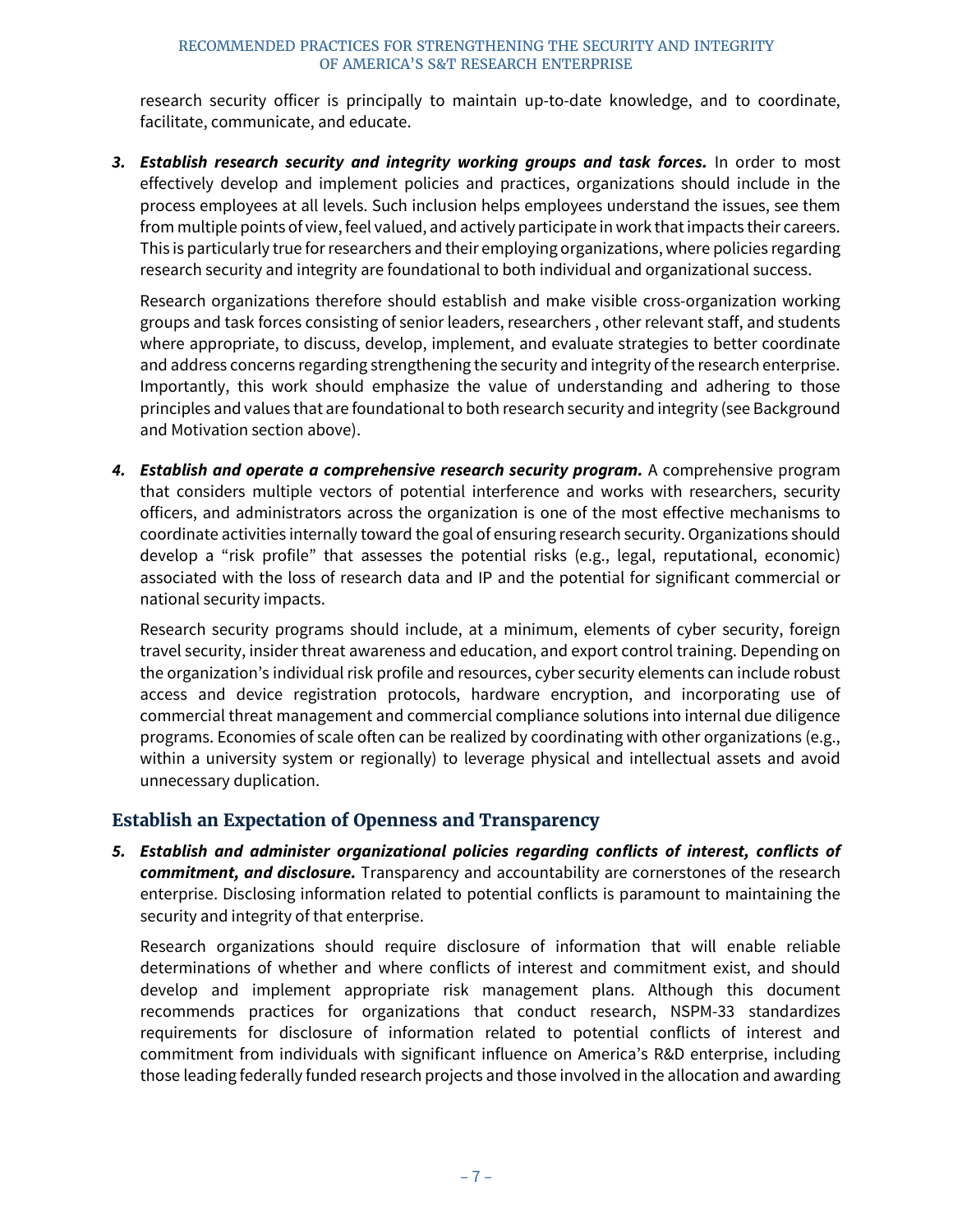of Federal R&D<sup>[4](#page-12-0)</sup> funding. When appropriate, research organizations should report conflicts of interest or commitment to funding agencies, especially in instances where a research organization is unable to mitigate or manage the conflict. In instances where nondisclosure suggests illegal activity, organizations should also notify law enforcement agencies as appropriate.

As a practical matter, it should be made clear to all researchers, including any students involved in research, that when in doubt about any matter regarding research security or integrity, the appropriate action is to consult the relevant organizational official, who should be clearly designated by the organization. This is particularly true in the context of prospective participation in foreign government-sponsored talent recruitment programs, which often provide contracts directly to researchers with the expectation of signature by the individual alone. Any such contract should be disclosed to the researcher's employer organization for review to protect both the organization and researcher.

*6. Require disclosure to the organization of all information necessary to identify and assess potential conflicts of interest and commitment.* Research organizations should require the filing of relevant disclosures to the organization, and maintain a repository of such filings, from organizational employees and affiliates engaged in the research enterprise, regardless of whether those individuals are supported by Federal funding or involved in projects supported by Federal funding.

A. Research organizations should require disclosure from key segments of the R&D enterprise, including:

- 1. Researchers (including postdoctoral researchers and other staff);
- 2. Graduate students engaged in research activities; and
- 3. Visiting scholars performing research over an extended period of time.

B. Research organizations should require that disclosures from research enterprise employees and contractors include the following information:

- 1. Organizational affiliations and employment.
- 2. Other support, contractual or otherwise, direct and indirect, including current and pending private and public sources of funding or income, both foreign and domestic. For researchers, other support should include all resources made available to a researcher in support of and/or related to all of their professional R&D efforts, including resources provided directly to the individual rather than through the research organization, and regardless of whether or not they have monetary value (e.g., even if the support received is only in-kind, such as office/laboratory space, equipment, supplies, or employees). This should include resource and/or financial support from all foreign and domestic entities, including but not limited to, gifts provided with terms or conditions, financial support for laboratory personnel, and participation of student and visiting researchers supported by other sources of funding.
- 3. Current or pending participation in, or applications to, programs sponsored by foreign governments, instrumentalities, or entities, including foreign government-sponsored talent recruitment programs. While many countries sponsor talent recruitment programs for legitimate purposes of attracting talent in targeted fields, some programs encourage or direct

<span id="page-12-0"></span> <sup>4</sup> Federal Research & Development (R&D) funding constitutes all funding for scientific research and development provided by the Federal Government. Research means a systematic investigation—including research, development, testing, and evaluation—designed to develop or contribute to generalizable knowledge. Activities that meet this definition constitute research for purposes of this policy, whether or not they are conducted or supported under a program that is considered research for other purposes. For example, some demonstration and service programs may include research activities.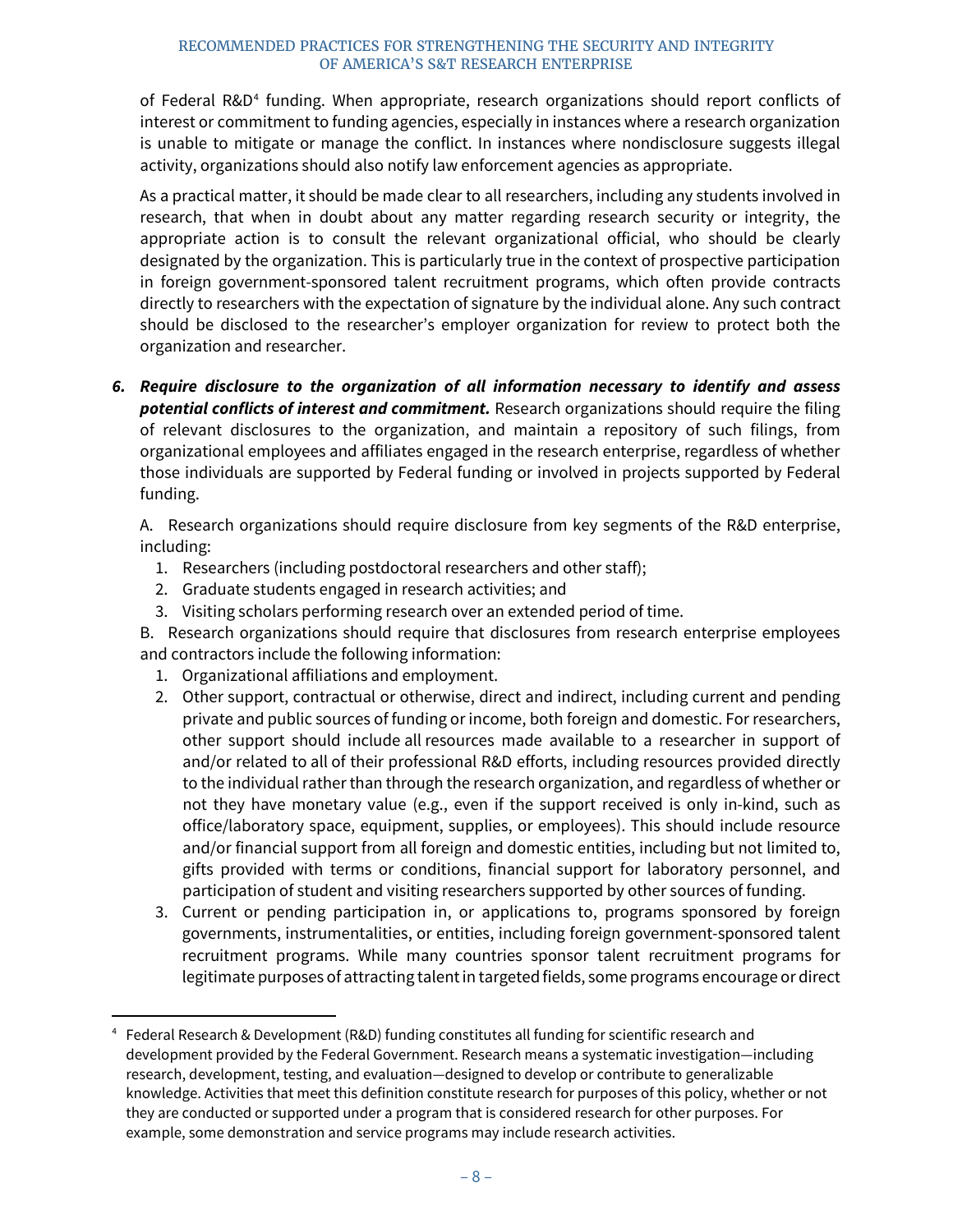unethical and criminal behaviors. In order to fully assess risk, organizations should require that individuals disclose associated contract(s) upon request, in addition to the fact of participation.

4. All positions and professional appointments both domestic and foreign that are relevant to the individual's relationship to the research organization, including affiliations with foreign entities or governments. This includes titled academic, professional, or organizational appointments, whether or not remuneration is received, and whether full-time, part-time, or voluntary (including adjunct, visiting, or honorary).

C. Research organizations should require initial disclosures upon hiring or assignment of relevant duties, and annual updates to disclosure reporting. Annual updates are important to account for individuals' changing situations. Additionally, organizations should consider whether some types of changes might require prompt disclosure in addition to the initial and annual updates.

D. Research organizations should assist their employees, affiliates, and students with disclosures that are required for the organization to comply with Federal funding agency disclosure requirements. The administrative burden may be minimized by using online forms that allow updates while maintaining a record of prior disclosures.

- *7. Ensure compliance with Department of Homeland Security requirements for reporting foreign students and foreign researcher information.* Research organizations should ensure that foreign students and foreign researcher information included in the Student and Exchange Visitor Information System (SEVIS) is updated regularly by Designated School Officials (DSOs) and consistent with U.S. Department of Homeland Security (DHS), Immigration and Customs Enforcement, Homeland Security Investigations (DHS/ICE/HSI) requirements<sup>[5](#page-13-0)</sup> and by Exchange Visitor Program Responsible Offices (ROs) consistent with U.S. Department of State (DOS) requirements. SEVIS is the web-based system that DHS uses to maintain information on Student and Exchange Visitor Program (SEVP)-certified schools and nonimmigrant students who come to attend those schools, and that DOS uses to maintain information on DOS-designated schools and exchange visitors who come to attend those schools. It is a critical tool that DHS uses to protect national security while supporting legal entry of nonimmigrants to the United States for education and cultural exchange. Research organizations should ensure that foreign students and foreign researchers fully understand the disclosure requirements associated with SEVIS and that they adhere to relevant deadlines and procedures. Students and research organizations that fail to report any required information to DHS in a timely manner may face adverse consequences including but not limited to decertification, revocation of funding, or loss of immigration status.
- *8. Establish policies regarding digital persistent identifiers.* Research organizations should establish policies regarding requirements forresearch enterprise employees, contractors, and affiliates to be registered with a service that provides a digital persistent identifier (DPI) for that individual and provide organizations access to relevant information disclosed through the DPI in a manner consistent with applicable laws, which may include employment, research funding, professional R&D affiliations, and published research. DPIs represent a valuable mechanism for accurately linking researchers with their awards, publications, and research outputs. DPIs offer many benefits, including enhancing research rigor by ensuring that researchers receive credit for publications, data sets, and other scholarly works; simplifying the tracking of funding received and notification about future funding opportunities; and searching for scholarly works and collaborators. They also

<span id="page-13-0"></span> <sup>5</sup> DHS/ICE/HSI, Student and Exchange Visitor Program[. https://www.ice.gov/sevis](https://www.ice.gov/sevis)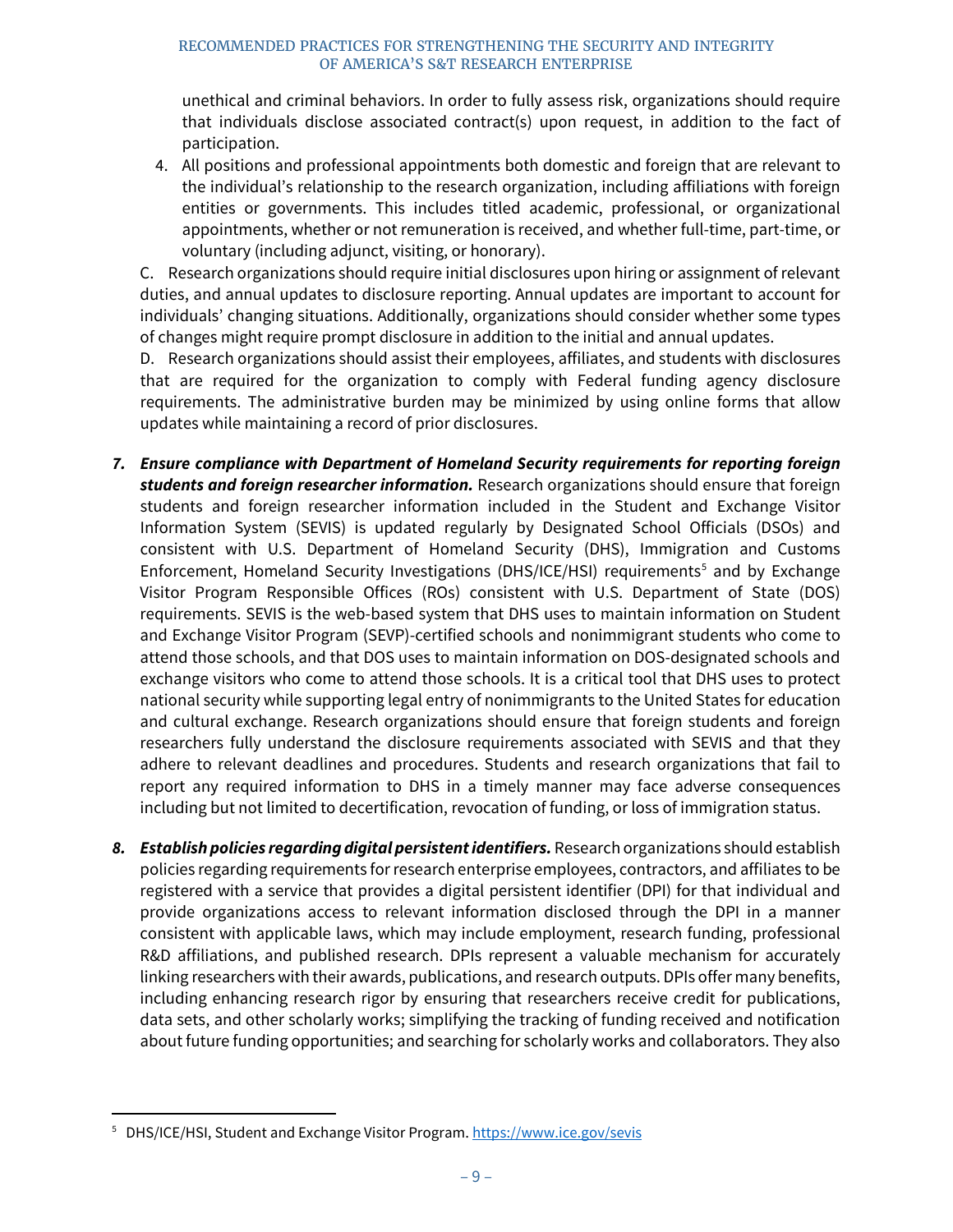represent a potential means for streamlining grant application processes via pre-population of digital forms.

9. **Ensure compliance with requirements for reporting foreign gifts and contracts.** Research organizations should ensure compliance with requirements under Section 117 of the Higher Education Act<sup>[6](#page-14-0)</sup> for reporting of gifts or contracts received from or entered into with foreign sources. This law requires nearly all colleges and universities to report biannually to the Secretary of Education foreign gifts and contracts valued at \$250,000 or more and to disclose any foreign ownership or control. Such reporting is important for transparency, accountability, and organizational integrity, and also aids senior leaders in appropriately identifying and managing organizational conflicts of interest. Failure to comply with these statutory requirements may result in audits and other various legal consequences.

### **Provide and Share Training, Support, and Information**

*10. Provide training to participants in the research enterprise on the responsible conduct of research.* The 2007 America COMPETES Act mandated training in the responsible and ethical conduct of research (RECR) for undergraduate students, graduate students, and postdoctoral researchers funded by NSF.<sup>[7](#page-14-1)</sup> This requirement was formally implemented in January 2010, and the training is required to occur during the period of the award. Since then, other agencies (e.g., National Institutes of Health, U.S. Department of Agriculture) have required RECR training under some circumstances, or otherwise made training available to research personnel even in circumstances where Federal requirements do not apply.

RECR training is foundational to educating current and future researchers about the importance of integrity in research and the role of researchers in upholding it. All organizations performing organized research, irrespective of funding source, should offer RECR training to all researchers including new students, visiting scholars, employees, and affiliates and include annual refresher training, where applicable. The training content should include requirements and processes for disclosure of conflicts of interest and commitment, as well as training on upholding core organizational values, protection of IP, and the responsible and ethical conduct of research.

Since all organizations receiving NSF funding already have RECR programs in place, numerous examples exist of content from which to draw. In addition to those collected by NSF, $^8$  $^8$  the U.S. Department of Health and Human Services Office of Research Integrity also provides numerous resources on RECR. [9](#page-14-3)

*11. Provide guidance for those considering participation in foreign government-sponsored talent recruitment programs.* Some foreign government-sponsored talent programs encourage or direct unethical and criminal behaviors, including some listed in Recommendation 13(a). Transparency and full disclosure are essential to properly assess risks that participation in these programs may pose to the integrity and security of the research enterprise. Therefore, to the extent feasible, research organizations should assist their researchers in reviewing contracts and understanding the implications of commitments individuals might be assuming, and any potential for exploitation.

<span id="page-14-0"></span> <sup>6</sup> Section 117 of the Higher Education Act of 1965[. https://www2.ed.gov/policy/highered/leg/foreign-gifts.html](https://www2.ed.gov/policy/highered/leg/foreign-gifts.html)

<span id="page-14-1"></span><sup>7</sup> America Competes Act[. https://www.congress.gov/110/plaws/publ69/PLAW-110publ69.pdf](https://www.congress.gov/110/plaws/publ69/PLAW-110publ69.pdf)

<span id="page-14-2"></span><sup>8</sup> National Science Foundation, America COMPETES Act RECR Training Requirements. <https://www.nsf.gov/bfa/dias/policy/rcr.jsp>

<span id="page-14-3"></span><sup>9</sup> Health and Human Services Office of Research Integrity[. https://ori.hhs.gov/](https://ori.hhs.gov/)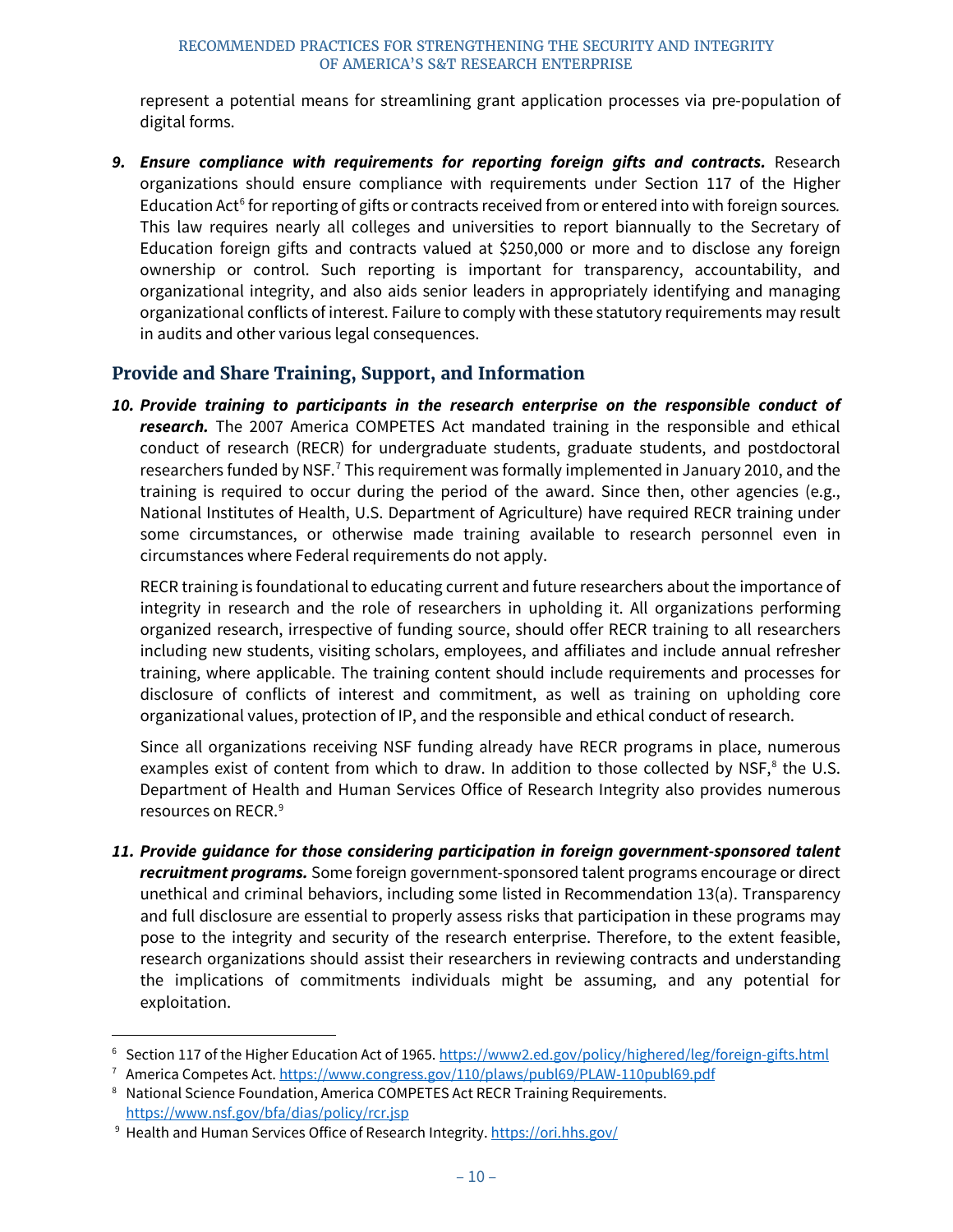*12. Partner with local FBI field offices to strengthen research security***.** Research organizations should partner with their local FBI field offices to help inform and strengthen research security efforts such as insider threat and cybersecurity programs, policies, and awareness training to help recognize suspicious behavior and better protect personnel, facilities, and information. The FBI has engaged, and continues to engage, the research community on the topic of research security, through a range of initiatives and activities. Research organizations that have worked with the FBI to build strong partner relationships have benefited from expertise and resources resident in the Federal law enforcement and security communities. Such trusted relationships are critical for securing America's research enterprise while also maintaining the degree of openness needed for it to thrive.

The 56 FBI field offices across the United States serve as local points of contact for research organizations and represent an extraordinarily valuable resource for addressing research security.<sup>[10](#page-15-0)</sup> The FBI also has designated a national program office focused on forging and strengthening relationships with research organizations, and can provide briefings upon request. Contact information can be found at the end of this document under Federal Government and Agency Contacts.

- *13. Increase awareness of and protections against circumstances and behaviors that may indicate risk to research security and integrity.* Over the past several years, the U.S. Government and research organizations have become increasingly aware of concerning behaviors that indicate inappropriate foreign government interference in the U.S. research enterprise. These concerning behaviors are not limited to any one background, ethnicity, nationality, or research field. In many cases, researchers engaged in contractual relationships with terms that directed unethical and in some cases criminal behavior, often without disclosing to their U.S. employer or funder. Greater awareness protects organizations and researchers by helping them recognize potentially problematic circumstances and behaviors. The FBI can provide briefings on these matters upon request, and contact information can be found at the end of this document under Federal Government and Agency Contacts. Research organizations should ensure that all members of the research enterprise share awareness of circumstances and behaviors that may pose a risk to research security and integrity, including the following:
	- A. Certain conditions, contract terms, or other obligations associated with participation in foreign government-sponsored programs or entities, including talent recruitment programs, to include:
		- 1. Contracts withheld or provided without a third-party certified English translation;
		- 2. Contracts that allow for or encourage continued employment at U.S. research facilities or receipt of Federal research funds while concurrently working at and/or receiving compensation from a foreign organization;
		- 3. Setting up or relocating a laboratory in a foreign country;
		- 4. Obligation to file international patents;
		- 5. Obligation to publish in particular journals, and/or list a foreign organization affiliation in any published paper;
		- 6. Obligation to share information that is or may be confidential (e.g., grant applications, peer-review information) with unapproved entities;
		- 7. Obligation to withhold information from the U.S. home organization or funding agency;
		- 8. Conflicts of time commitment (e.g., sum of all appointments totals more than 100%);

<span id="page-15-0"></span> <sup>10</sup> FBI Field Offices.<https://www.fbi.gov/contact-us/field-offices>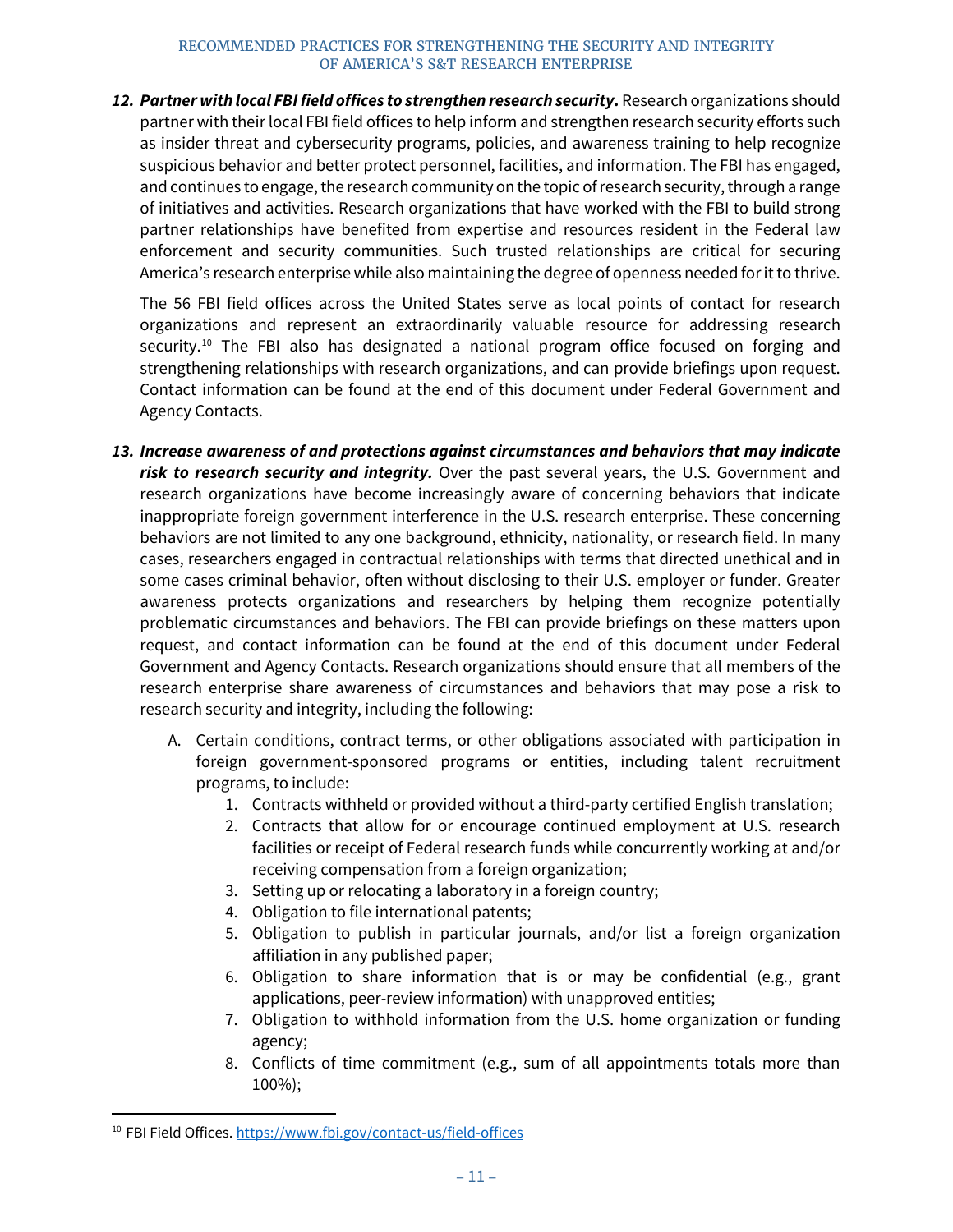- 9. Purpose or stated goals of the program that conflict with goals of the U.S. home organization;
- 10. Obligation to participate in talent-recruitment activities;
- 11. Obligation to hire or provide career advancement opportunities to other participants in such programs;
- 12. Obligation to provide pre-publication data or other pre-publication information to the foreign entity; and
- 13. Obligation to prove loyalty or political fealty to a foreign government.
- B. Participation by researchers in any government-sponsored talent recruitment program that has encouraged or directed participants to engage in behaviors that conflict with principles of research security and integrity;
- C. Any obligation for researchers to conduct R&D activities on behalf of another research organization or entity without the knowledge and approval of the employing organization;
- D. Foreign travel by researchers related to professional R&D activities, particularly when funded by a foreign entity, without justification regarding the benefits;
- E. Extended travel by researchers that is inconsistent with funding received and/or the researcher's organizational obligations;
- F. Association, affiliation, or collaboration by researchers with foreign entities identified on the U.S. government's Consolidated Screening List;<sup>[11](#page-16-0)</sup> and
- G. Gifts that are provided to research enterprise participants with terms and conditions associated with research activities.
- 14. Share information regarding potential violations of disclosure policies. Research organizations should share information regarding potential violations of disclosure policies with relevant Federal funding agencies and ensure compliance with any funding agency requirements regarding provision of such information. Sharing information about potential violations of disclosure policies, while appropriately protecting privacy and due process, is important for enabling accurate risk assessments and effective response measures. Research organizations should work with funding and law enforcement agencies to determine appropriate conditions and mechanisms for the provision of such information. Appendix A includes contact information for Federal funding agencies.

### **Ensure Effective Mechanisms for Compliance with Organizational Policies**

*15. Establish and exercise effective means of discovering violations of disclosure policies and other activities that threaten research security and integrity.* As discussed in Recommendation 5, disclosure of required information is critical to maintaining the security and integrity of the research enterprise. However, research organizations also need to develop the means to identify instances where disclosures are incomplete or inaccurate, or when disclosure policies are otherwise violated. Documenting and reporting violations to relevant authorities leverages their ability to discover and investigate violations.

Research organizations should establish and administer clear processes for identifying, documenting, and reporting to relevant authorities applicable instances in which individuals fail to comply with organizational policies regarding conflict of interest and commitment. Research organizations should work together and with law enforcement, Federal funding agencies, and the private sector to develop more effective tools to identify potentially problematic foreign relationships. Where appropriate, research organizations should cooperate and assist with law

<span id="page-16-0"></span> <sup>11</sup> Consolidated Screening List. <https://legacy.export.gov/csl-search>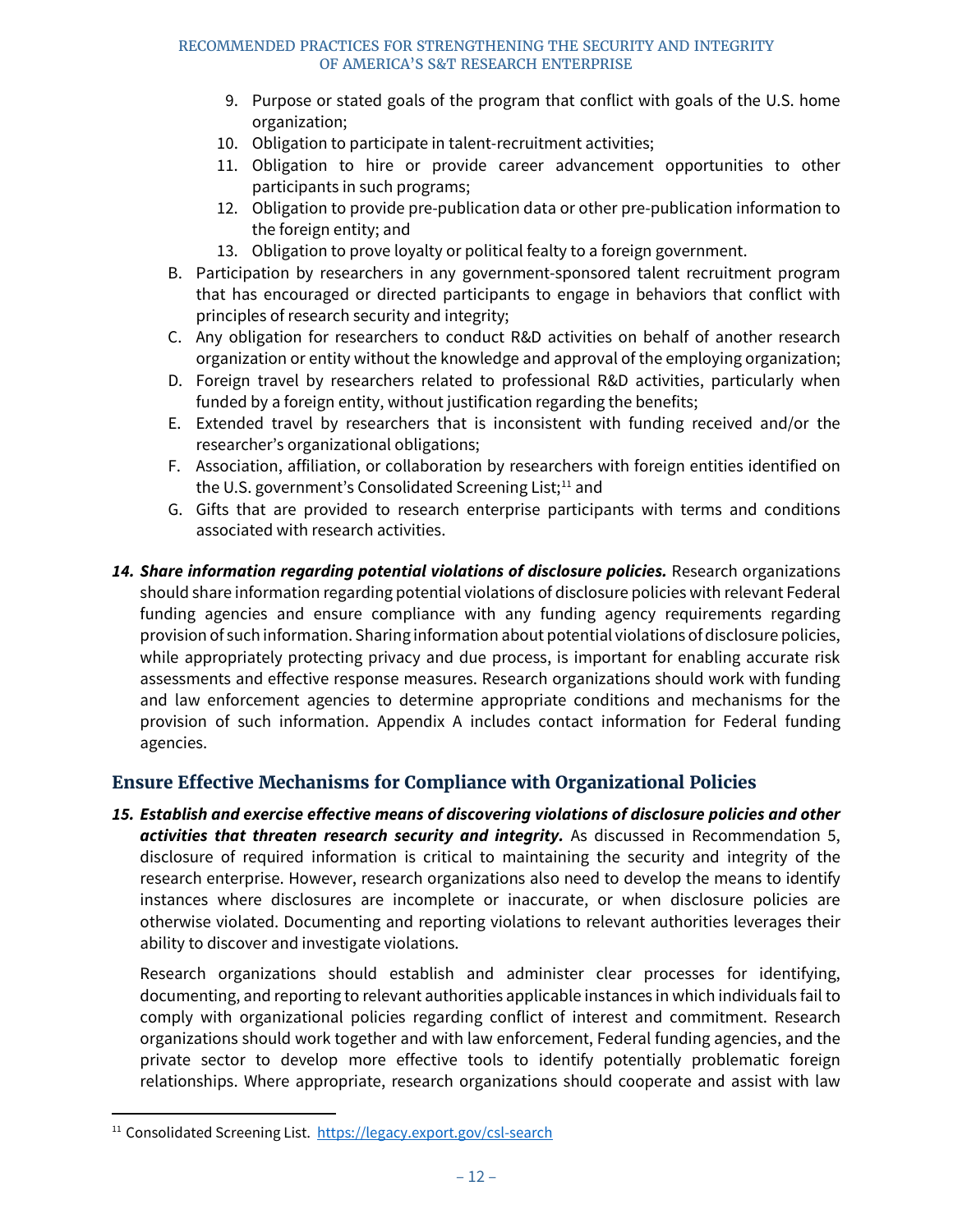enforcement investigations and analysis aimed at discovering violations, including sharing disclosure statements to the extent that such sharing is consistent with privacy laws and other legal restrictions, and does not interfere with law enforcement activities.

- *16. Ensure appropriate and effective consequences for violation of disclosure requirements and engagement in other activities that threaten research security and integrity.* Ensuring appropriate penalties for violating ethical standards, agency and organizational policies, and applicable laws is a vital dimension of ensuring research security and integrity. Such consequences help communicate the importance of research security and integrity and deter behaviors that would harm the research enterprise. In some cases, penalties are appropriately applied by funders or the courts, while in other cases, the most appropriate penalties may be within the purview of the research organization.
	- A. Depending on the nature of the violation, research organizations may consider a range of consequences, consistent with law and their governing documents, including but not limited to the following:
		- 1. Preserving the grant, contract, or agreement, but requiring replacement, with prior Federal agency approval where required, of the individual(s);
		- 2. Termination of grant funding to individual researcher(s);
		- 3. Probation;
		- 4. Revocation of tenure;
		- 5. Termination of employment or contract; and/or
		- 6. Expulsion.
	- B. In addition to these measures, civil and criminal penalties under U.S. Federal and state laws may apply in some cases, such as when individuals intentionally provide incomplete or incorrect information during the grant funding process, or misappropriate trade secrets.
	- C. In order to strengthen the effectiveness of response measures, research organizations should share information about violators with the relevant Federal funding agency to the extent allowed by law. Organizations should be aware of and comply with any legal obligations they may have to share such information with funding agencies or other authorities.
- *17. Include in employment agreements provisions that support research security and integrity.* Research organizations should include in employment agreements deliberate provisions tailored to research security and integrity. Such agreements also have the benefit of being legally binding and thus provide protection for both the research organization and the employees within it.

In developing employment agreements, research organizations should consider provisions that:

- A. To the extent permissible by law, establish clear expectations regarding conducting and reporting activities outside the period covered by the employment agreement (e.g., during summer months for academic year appointments).
- B. Establish clear expectations regarding research security training and adherence to codes of conduct regarding responsible and ethical conduct of research.
- C. Allow organizations to take effective actions against individuals who violate research security and integrity principles and policies, including in cases of inappropriate behaviors on the part of individuals serving in Federal merit review processes.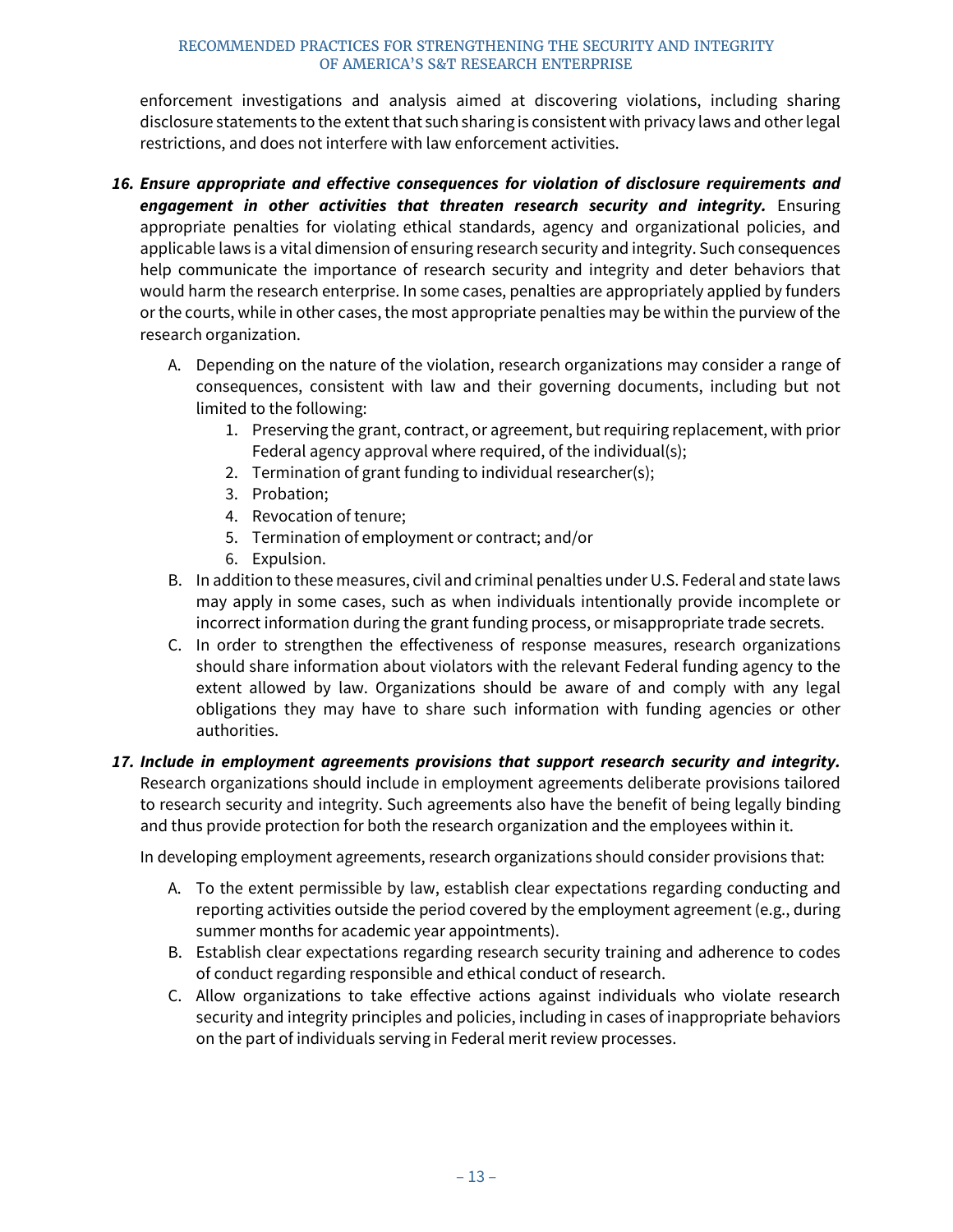### **Manage Potential Risks Associated with Collaborations and Data**

*18. Establish a centralized review and approval process for evaluating formal research partnerships.* Research organizations should establish a centralized review and approval process for evaluating formal research partnerships or contracts with outside entities to assess potential risk to the security or integrity of the research enterprise. Many research organizations have offices of sponsored programs or similar offices, with access to legal counsel, that evaluate terms and conditions of research assistance awards, contracts, and other funding and partnership instruments. Fundamentally, research partnerships involve ceding work of value to another individual, set of individuals, or organization(s); therefore, responsible engagement in research partnerships requires knowing and trusting all parties involved, along with elements of risk assessment and management. A careful assessment of risk, together with the potential for project success and benefit, is critical to protecting individual and organizational interests.

The following factors should be considered in such a benefit and risk evaluation:

- A. Affiliations and comprehensive ownership (i.e., direct and indirect) of the outside entity or entities;
- B. Potential value of IP resulting from the research;
- C. Planned research activities, including subject areas(s), type of activities, research location(s), publication rights or intents, and information sharing;
- D. Personnel exchanges with the outside entity or entities;
- E. Export control considerations;
- F. Funding sources and how they may affect partners' rights, obligations, and responsibilities;
- G. Regulatory requirements and standards for data sharing and governance; and
- H. Contract terms, including mechanisms for dispute resolution, governing language, and choice of law.
- *19. Establish and operate a risk-based security process for foreign travel review and guidance.* Travel by researchers is often essential to successful collaboration, but can also provide opportunities for ill-intentioned actors to improperly acquire research information. Consequently, research organizations should implement programs and processes to manage foreign travel while not unduly impeding the conduct of research. This could include programs, created through organizational export control or research compliance offices, for reviewing travel by researchers and administrators for export compliance, software use restrictions, and other safety and security concerns. Program elements could include:
	- A. Requiring that individuals notify the organization of foreign travel;
	- B. Providing secure, blank, loaner laptops and phones for researchers traveling abroad;
	- C. Wiping laptops, tablets, smartphones, and other electronic devices to protect against digital exploitation before, during, and after foreign travel;
	- D. Establishing policies and procedures for the protection and safeguarding of research information and materials while on foreign travel, to include discouraging researchers from crossing international borders with devices containing research data or instituting software use restrictions; and
	- E. Providing security briefings for individuals prior to traveling internationally, and tailored briefings as needed for destinations considered high-risk.
- *20. Managing potential risks associated with foreign visitors and visiting scholars.* Principled international collaboration is vitally important to the success of America's research enterprise. However, research organizations should recognize and account for the fact that, like foreign travel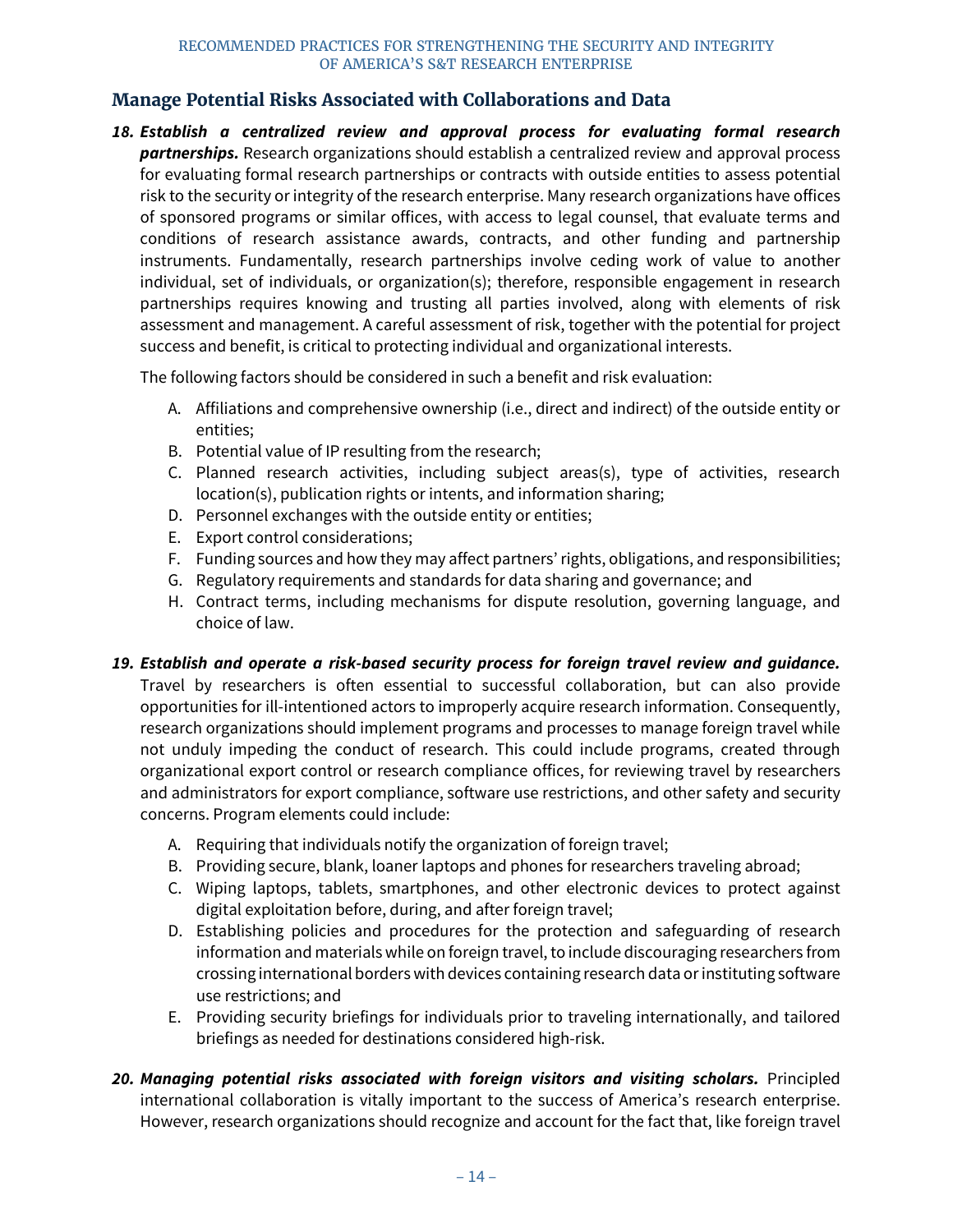(Recommendation 19), hosting foreign researchers can pose security risks of exploitation. Research organizations should establish and administer policies and processes to help ensure that the organization, its personnel, and its foreign visitors are held to the same high standards of research integrity.

With those objectives in mind, research organizations should develop and deploy requirements for vetting and securely hosting foreign visitors to mitigate potential risks to the security or integrity of the research environment. These requirements could include:

- A. Requiring research personnel to alert organization officials, potentially through the organization's export control, research compliance, or international affairs office, when they plan to have foreign visitors come to visit campus and/or tour their laboratories;
- B. Requiring research personnel to provide justification to organization officials of the research value of long-term visitors and visiting scholars;
- C. Requiring that foreign visitors participate in training on research security and responsible and ethical conduct of research;
- D. Screening against available lists of restricted or denied parties, including the Consolidated Screening List;<sup>[12](#page-19-0)</sup> and
- E. Taking measures for securely hosting and escorting foreign visitors, including measures to avoid unauthorized information gathering.
- 21. **Establish and maintain effective data security measures.** Data security and cybersecurity are a significant challenge to research security, as they are in many other areas. Research organizations should work continually to identify and implement measures to improve data security, internal breach prevention, and incident response processes, and to maintain compliance with relevant requirements.

The NIST Cybersecurity Framework<sup>[13](#page-19-1)</sup> serves as a useful resource to help research organizations establish and maintain effective data security measures. The Framework is comprised of five core functions:

- A. Identify Develop an organizational understanding to manage cybersecurity risk to systems, people, assets, data, and capabilities.
- B. Protect Develop and implement appropriate safeguards to ensure delivery of critical services.
- C. Detect Develop and implement appropriate activities to identify the occurrence of a cybersecurity event.
- D. Respond Develop and implement appropriate activities to take regarding a detected cybersecurity incident.
- E. Recover Develop and implement appropriate activities to maintain plans for resilience and to restore any capabilities or services that were impaired due to a cybersecurity incident.

NIST also provides educational resources<sup>[14](#page-19-2)</sup> and examples<sup>[15](#page-19-3)</sup> of how research organizations have successfully used the Framework to improve their cybersecurity risk management.

<span id="page-19-2"></span><sup>14</sup> NIST Cybersecurity Framework: Online Learning.<https://www.nist.gov/cyberframework/online-learning>

<span id="page-19-0"></span> <sup>12</sup> Consolidated Screening List.<https://legacy.export.gov/csl-search>

<span id="page-19-1"></span><sup>&</sup>lt;sup>13</sup> NIST Cybersecurity Framework[. https://www.nist.gov/cyberframework](https://www.nist.gov/cyberframework)

<span id="page-19-3"></span><sup>15</sup> NIST Cybersecurity Framework: Success Stories[. https://www.nist.gov/cyberframework/success-stories](https://www.nist.gov/cyberframework/success-stories)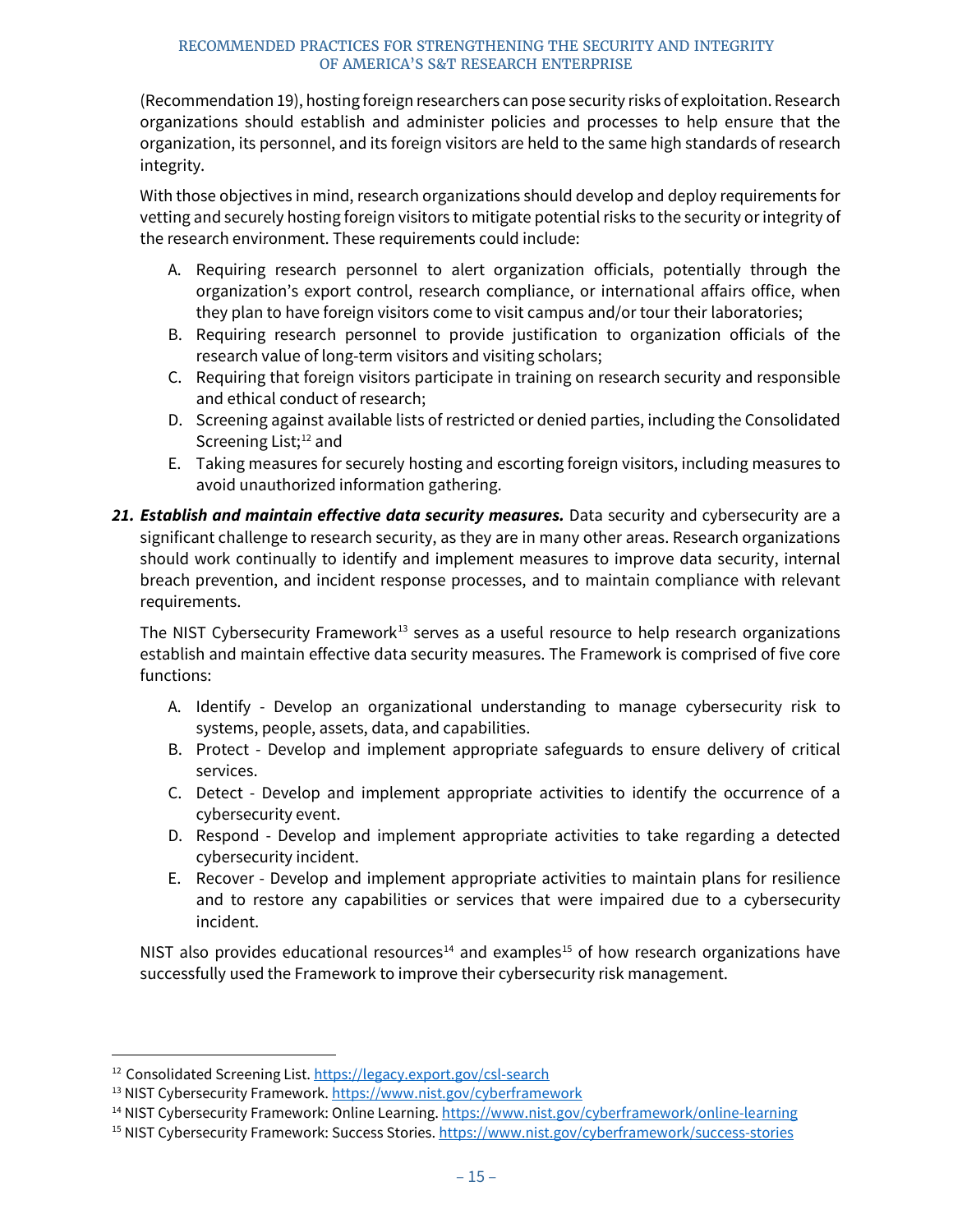### <span id="page-20-0"></span>**Conclusion**

Implementing the recommendations in this report will help protect the security and integrity of the American and international R&D enterprises, while preserving the open and collaborative nature that has been critical to U.S. leadership in R&D. Our goal is to ensure that scientists and students—both U.S. and foreign national—who follow laws, regulations, policies, and codes of conduct will be welcome and supported within a vibrant and secure enterprise that remains a desirable destination for researchers across the world.

Success in this endeavor will require partnership and cooperation across the R&D enterprise, including the Federal Government, research organizations, private companies, and non-government organizations. Together, we can uphold the principles that bolster the integrity of our research enterprise, strike the right balance between openness and security, and ensure that the United States continues to engage in productive collaboration and remains a global leader in S&T.